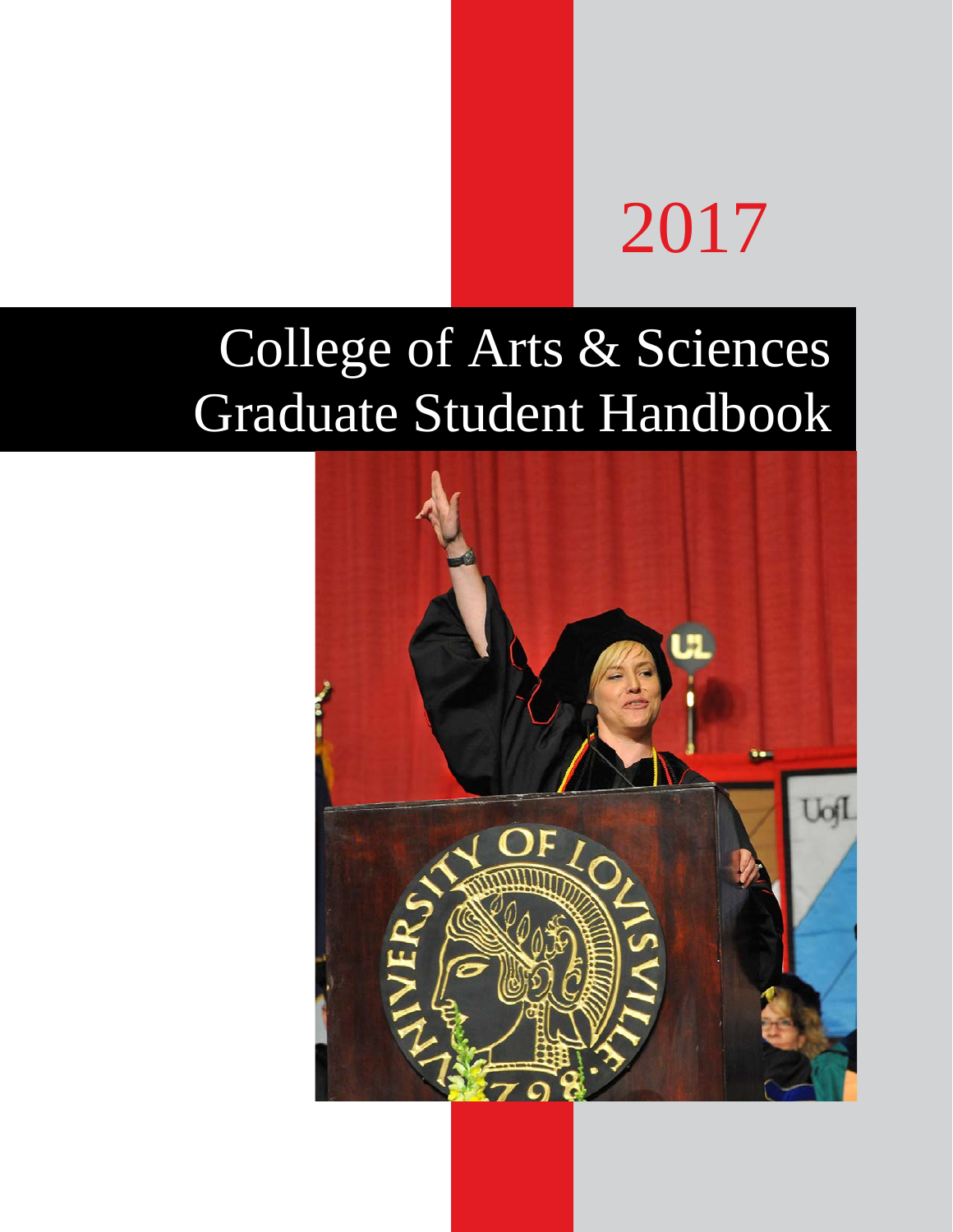

# **College of Arts and Sciences (A&S)**

Welcome to the College of Arts and Sciences. In addition to being the largest undergraduate college at UofL, A&S offers Ph.D.s in 14 disciplines, MFAs in Theatre Arts and Studio Art, and master's degrees (MA, MS, MPA, or MUP) in every discipline taught in Arts and Sciences. A complete list of graduate programs offered in the College of Arts and Sciences is found in the next pages.

The College's goals for its graduate students are engaged scholarship and creative work; exposure to major ethical issues inherent in their discipline; and preparation as professionals and scholars in a diverse world.

The purpose of this handbook is to give you a sense of the College of Arts and Sciences, your college, and the many facilities and activities available to you as a student at UofL. This handbook will serve as a quick access guide to information that may be of use to you while studying at the University and also includes some information about Louisville for those new to the city. In addition, the School of Interdisciplinary and Graduate Studies (SIGS) offers helpful student resources including a Graduate Student Life Handbook, a Graduate Student Orientation Handbook, and a Graduate Student Teaching (GTA) Handbook. Referrals to these handbooks will be made throughout this document when appropriate.

Please take this opportunity to share with me any questions or suggestions you have for this handbook or for graduate education in A&S.

Welcome to UofL, and especially, to the College of Arts and Sciences!

Janet Woodruff-Borden, Ph.D. Associate Dean for Graduate Education College of Arts and Sciences j.woodruff-borden@louisville.edu 502-852-8966 [College of A&S, Graduate Education Website](http://louisville.edu/artsandsciences/academics/graduate-education)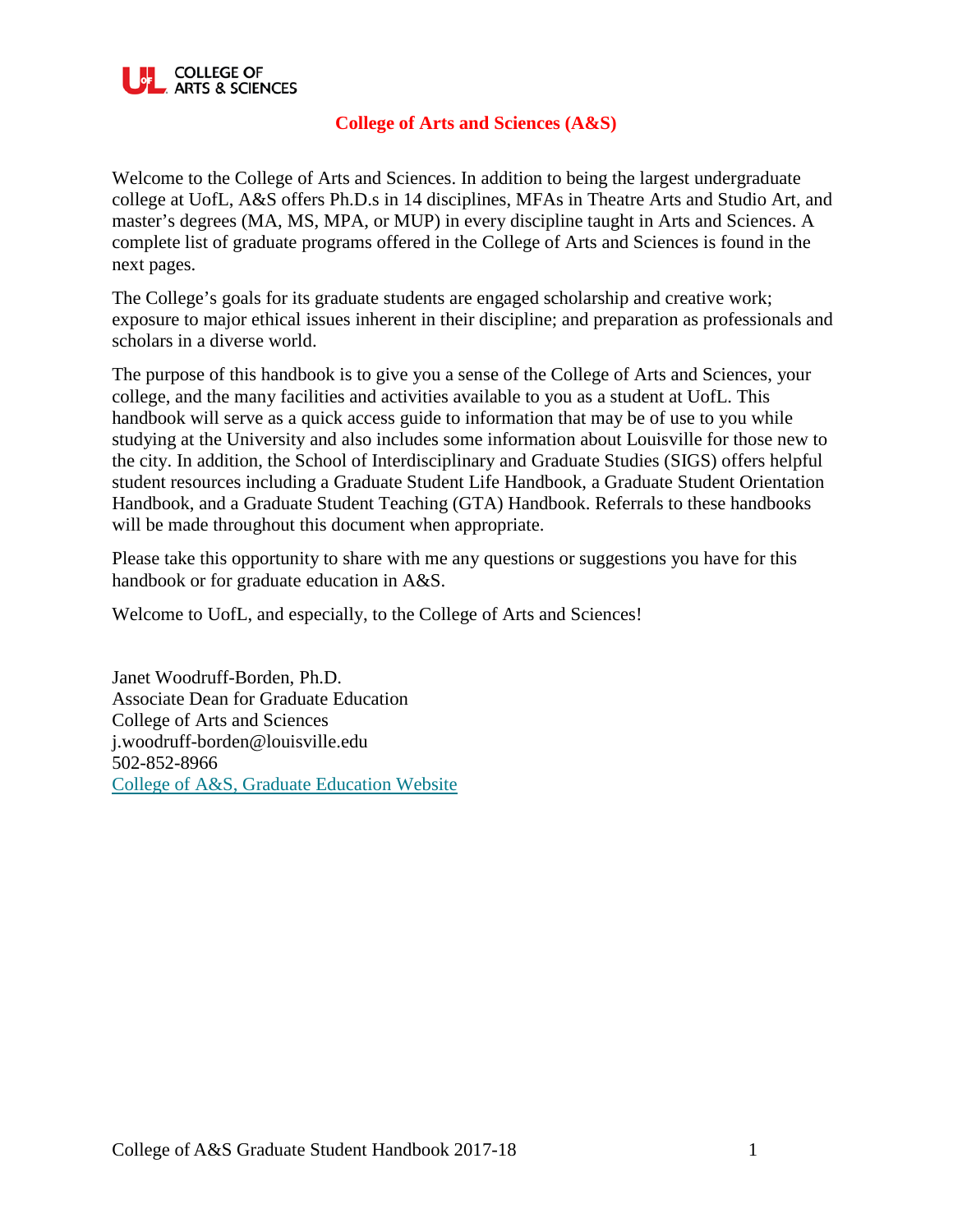

# **Table of Contents**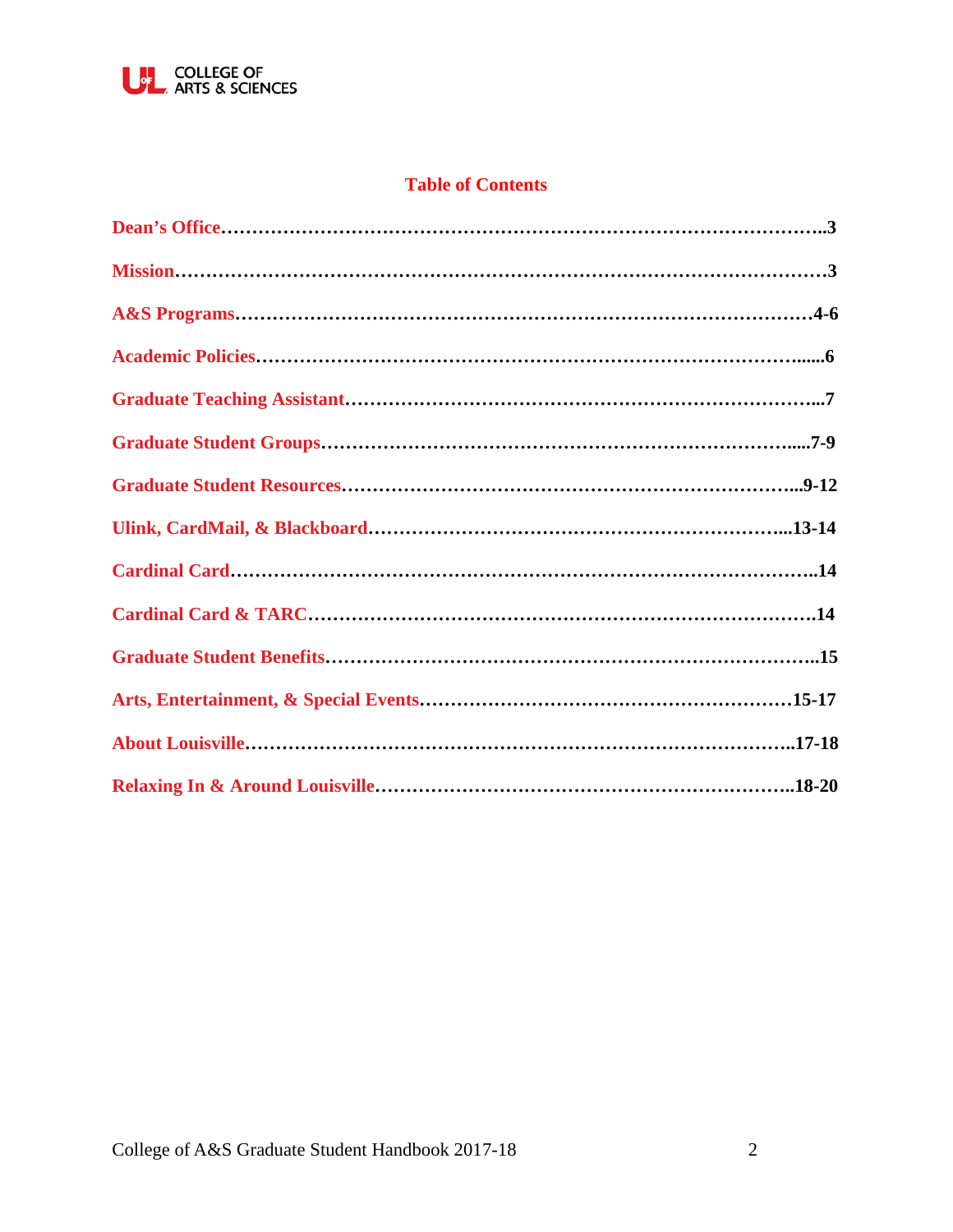

# **Dean's Office**

#### **Dr. Kimberly Kempf-Leonard**

Dean of the College of Arts and Sciences Contact Jackie Gutterman for appointments 502-852-2234 or jmgutt01@louisville.edu

#### **Dr. Robert Buchanan**

Associate Dean for Research Contact 502-852-5635 or bob.buchanan@louisville.edu If unavailable, contact Holly Hogue 502-852-2658 or hbhogu01@louisville.edu

#### **Danielle Dolan**

Assistant Dean of Advising and Student Services Contact 502-852-5502 or danielle.dolan@louisville.edu

#### **Dr. Theresa Rajack-Talley**

Associate Dean for International, Diversity, and Outreach Programs Contact 502-852-7802 or [theresa.rajacktalley@louisville.edu](mailto:theresa.rajacktalley@louisville.edu)

#### **Dr. Janet Woodruff-Borden**

Associate Dean for Graduate Education Contact 502-852-8966 or [j.woodruff-borden@louisville.edu](mailto:j.woodruff-borden@louisville.edu)

#### **Mission**

The mission of the College of Arts and Sciences is to improve life in the Commonwealth and particularly in the greater Louisville urban area, creating knowledge through its research, sharing knowledge through its teaching, and guiding all its students to realize their potential.

We believe that an excellent education in the liberal arts and sciences is the best preparation for life and work in a world of increasing diversity and ever-accelerating change because it prepares our graduates to be informed and critical thinkers, creative problem-solvers, and confident communicators.

Our students learn by doing. They conduct research and express their creativity, include ethical considerations in their thinking, and experience the world from the perspectives of other cultures. The College brings the heritage of the intellectual tradition to bear on the challenges of the future.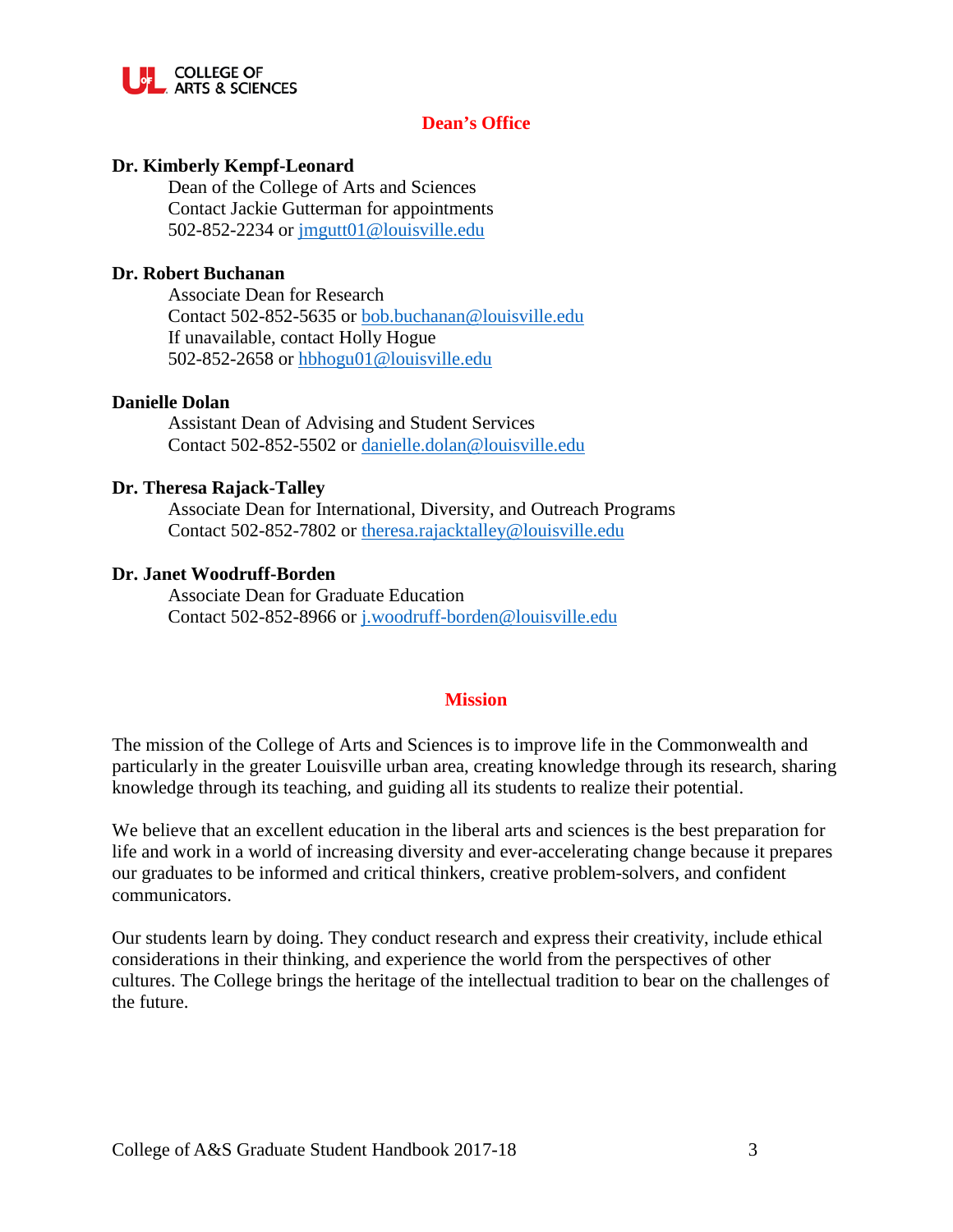

#### **A&S Programs**

For more details, including links to program webpages, visit: [College of A&S, Graduate](http://louisville.edu/artsandsciences/academics/graduate-education/degrees)  [Education Degrees](http://louisville.edu/artsandsciences/academics/graduate-education/degrees)

**Anthropology** Master of Arts (MA)

**Biology** Master of Science (MS) Doctor of Philosophy (PhD)

**Chemistry** Master of Science (MS) Doctor of Philosophy (PhD)

**Classical and Modern Languages** Master of Arts (MA) - French; Spanish

**Communications** Master of Arts (MA)

**English** Master of Arts (MA); Doctor of Philosophy (PhD) Rhetoric and Composition

**Fine Arts** Master of Arts (MA) – Art (Creative); Art History; Critical and Curatorial Studies; Master of Fine Arts (MFA)

**Geography and Geosciences** Master of Science (MS) in Applied Geography

**History** Master of Arts (MA)

# **Humanities**

Master of Arts (MA) Humanities; Linguistics; Humanities & Civic Leadership Doctor of Philosophy (PhD) Aesthetics & Creativity; Studies in Culture

# **Justice Administration**

Master of Science (MS) Doctor of Philosophy (PhD)

**Mathematics**

Master of Arts (MA) Doctor of Philosophy (PhD) Applied and Industrial Mathematics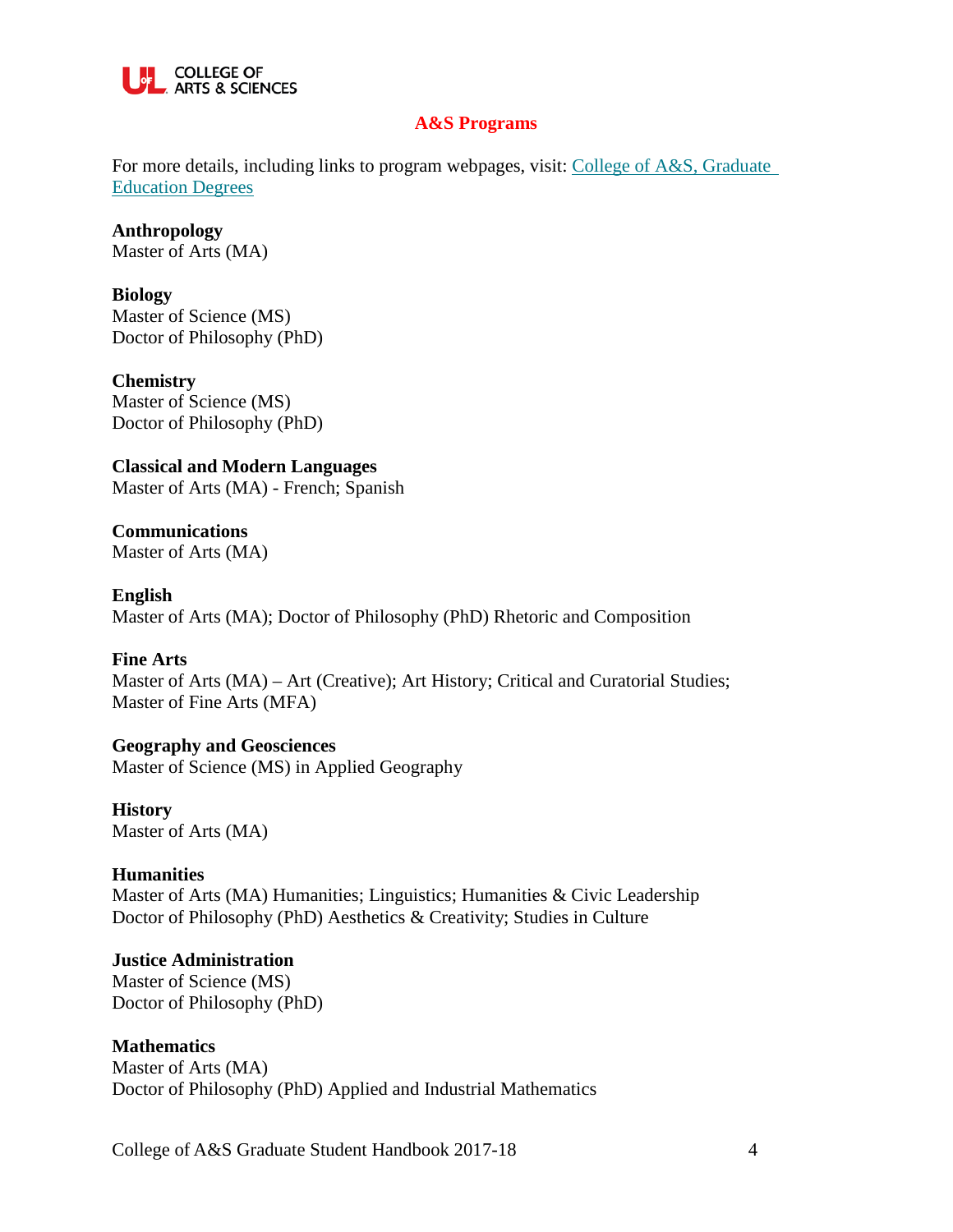

#### **Pan-African Studies**

Master of Arts (MA); MA/MS Social Work Dual Degree Doctor of Philosophy (PhD)

#### **Philosophy**

Master of Science (MS) Bioethics- interdisciplinary

#### **Physics and Astronomy**

Master of Science (MS) Doctor of Philosophy (PhD) in Physics

#### **Political Science**

Master of Arts (MA); Master of Arts & Juris Doctor (MA/JD)

#### **Psychological and Brain Sciences**

Doctor of Philosophy (PhD) Clinical Psychology Doctor of Philosophy (PhD) Experimental Psychology

#### **Sociology**

Master of Arts (MA) Doctor of Philosophy (PhD) in Applied Sociology

**Theatre Arts** Master of Fine Arts (MFA)

#### **Urban and Public Affairs**

Master of Public Administration (MPA) Master of Urban Planning (MUP); MPA/MUP Joint Degree; MUP/JD Joint Degree Doctor of Philosophy (PhD) in Urban and Public Affairs

**Women's and Gender Studies**  Master of Arts (MA); MA/MS Social Work Dual Degree

#### **A&S Graduate Certificate Programs**

- African American Theatre
- Asian Studies
- Diversity Literacy
- Latin American and Latino Studies
- Medieval and Renaissance Studies
- Pan-African Studies
- Police Executive Leadership Development
- Public History
- Real Estate Development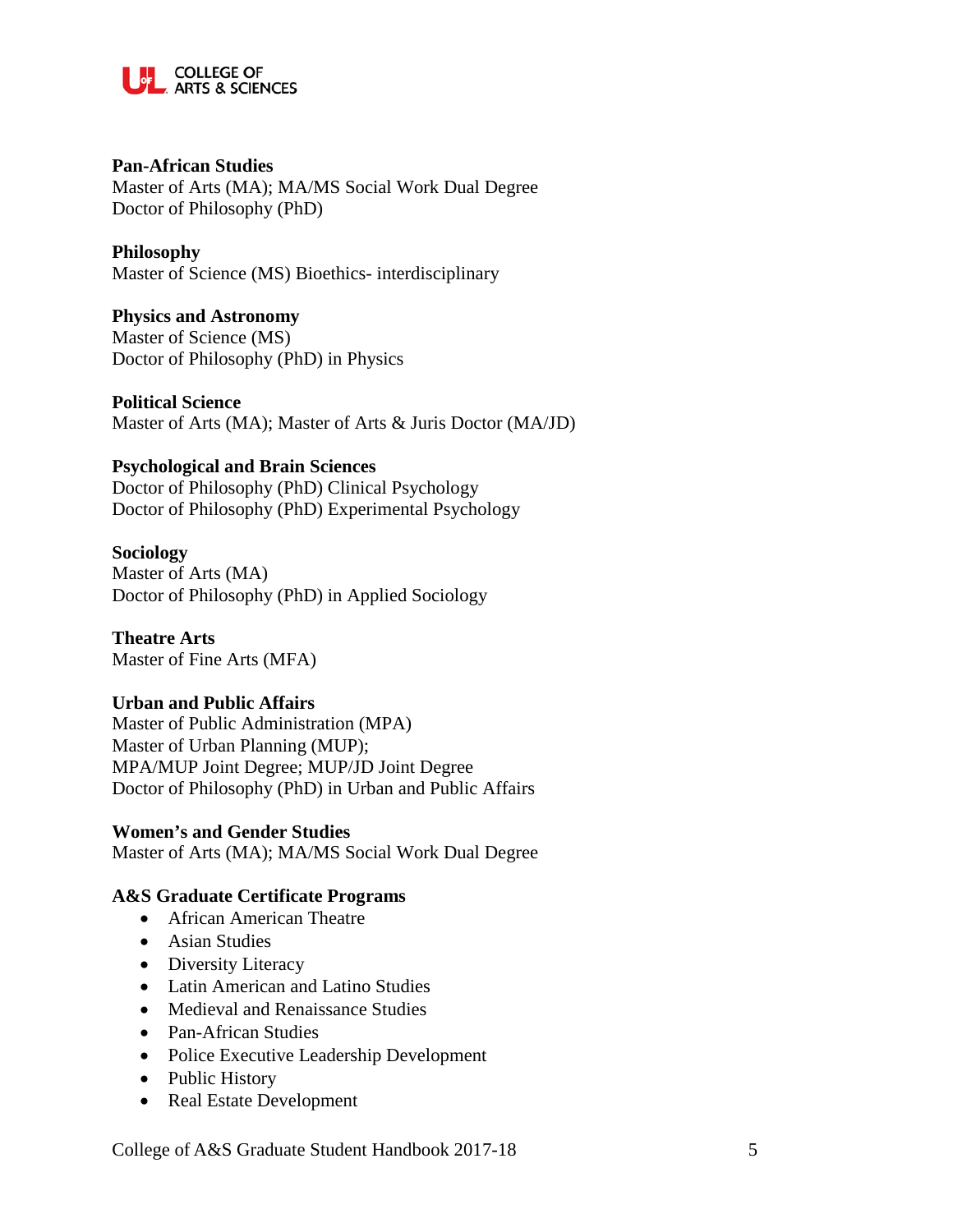

- Translation (Spanish)
- Women's and Gender Studies

# **Academic Policies**

#### **Graduate Catalog**

The governing document for graduate students is the graduate catalog which contains all the rules and regulations that concern graduate students. The catalog is updated regularly with the most recent version available online at the School of Interdisciplinary and Graduate Studies' (SIGS) website: [Graduate Catalog](http://louisville.edu/graduatecatalog)

#### **A&S Graduate Student Responsibilities**

In regard to academic policies, graduate student responsibilities include the following:

- Become familiar with and observe all current policies and requirements of SIGS, A&S, and the student's degree program and department.
- Respond to official notices issued by administrative offices and instructors, which may posted on official bulletin boards, sent via e-mail or snail mail.
- Make steady and satisfactory progress toward the completion of degrees.
	- o Students who fail to enroll for a period of more than 12 months will be considered to have withdrawn from the program. Students who seek to return after such a period of time are required to apply to their departments for readmission. Based on the request of the department, the Dean of A&S will consider the student for readmission.
	- o Prior to reapplying, students should speak with their department. Students may submit a reenrollment form to the Office of the Registrar if it has been less than two years since their last enrollment.

#### **Parental, Family, & Medical Leave**

Please review the policies below in the event of any parental, family, or medical situations which may require leave from full-time duties.

**Policy 1: Petition for Part-time Enrollment Status –** Graduate students must be enrolled full-time to receive stipend awards, but a graduate student who faces extenuating circumstances (a serious health condition, an issue with care of a family member, etc.) may petition to enroll in part-time status and continue to receive the full stipend award, for one semester only, for a situation that does not require a full leave of absence. The department or program may require the student to continue the service obligations that are linked to the stipend award while in part-time enrollment status. The student must be able to document the need for this request.

**Policy 2: Parental Leave –** Any student who receives a scholarship from SIGS is eligible for leave from their academic responsibilities for a period of 6 weeks in connection with the birth or adoption of a child. Either parent is eligible for parental leave. The student will be allowed to retain the stipend, tuition and other benefits during the leave period as well as remain in full-time enrollment status. It is the student's responsibility to work with their instructors, mentor, and Director of Graduate Studies to make arrangements to accommodate for missed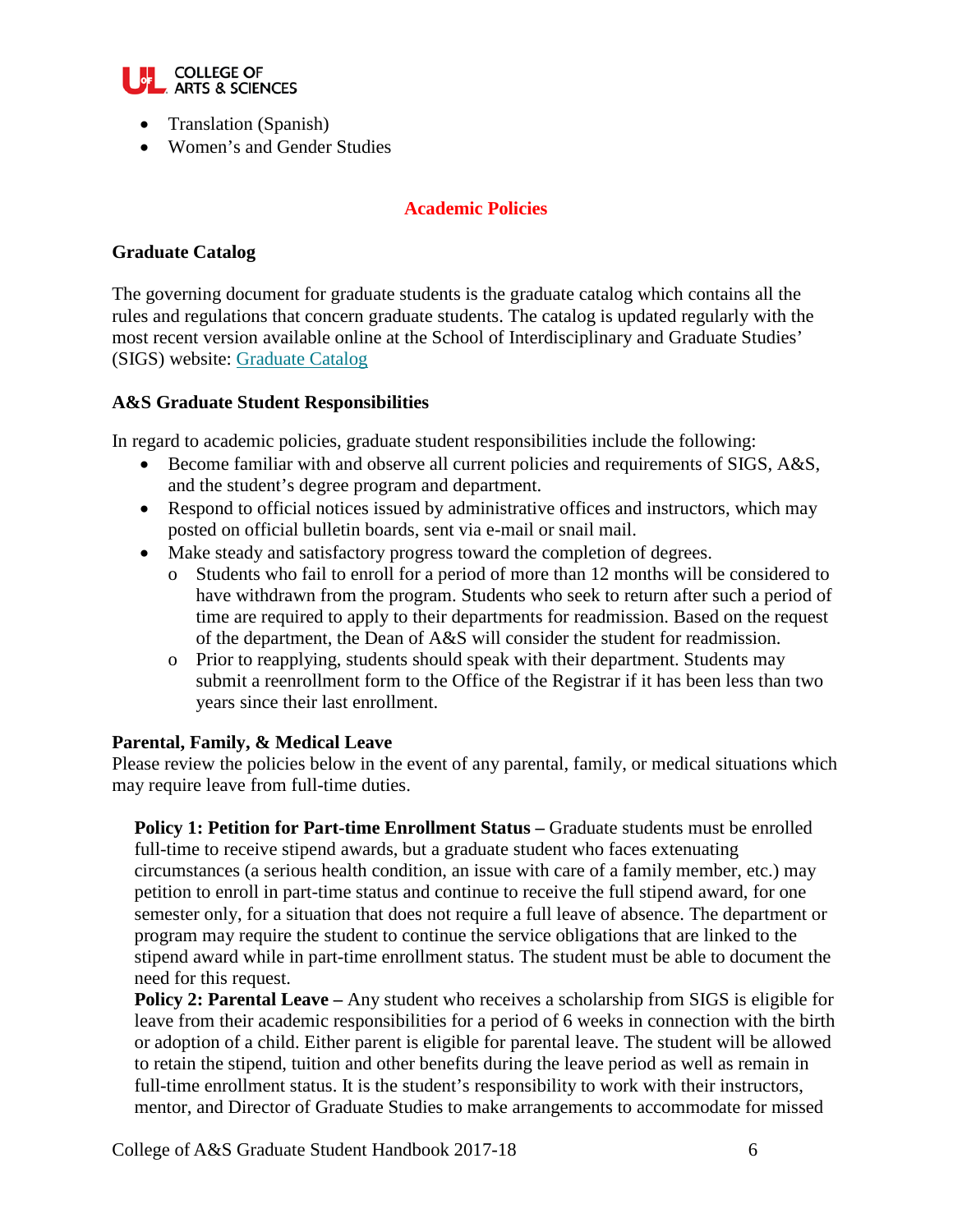

lectures and service duties during the leave period.

For more information, visit: [SIGS Current Students Website](https://louisville.edu/graduate/current-students) and see related links under "Student Resources."

# **Graduate Teaching Assistants (GTA)**

If you are a graduate teaching assistant (GTA), you have a distinct set of responsibilities. You should have a faculty member in your department supervising your teaching.

#### **In addition, as a GTA it is important that you:**

- Become familiar with the Student Bill of Rights and with the Faculty Code of Responsibilities both found in the [Graduate Catalog.](http://louisville.edu/graduatecatalog)
- For international GTAs, not including those who teach a foreign language) Demonstrate English proficiency before teaching. Visit: [English Department's Website](http://louisville.edu/english/iesl/international-graduate-teaching-assistants) for more information.
- Understand that the job of teacher is one of great responsibility you must convey information, knowledge, and serve as a role model to students.
- Remain impartial and observe all rules of confidentiality and conduct.

For more details on GTAs, visit: [SIGS Current Students Website](http://louisville.edu/graduate/current-students) and click on "Graduate Student Teaching (GTA) Handbook (Word)."

# **Graduate Student Groups**

# **Graduate Student Council (GSC)**

The Graduate Student Council (GSC) is the governing body of the Graduate Student Association (GSA), a member of the university-wide Student Government Association (SGA). The GSA provides official channels for the administration of graduate student affairs and the budget allotted by the SGA. Through its council meetings, the GSA provides:

- A forum for communication between graduate student populations.
- The opportunity to participate in the formation and revisions of budgetary and administrative policies.
- Open communication with the Officers of the GSC who represent the GSA at SGA Student Senate Meetings.
- A means to educate graduate students of their rights, responsibilities and privileges.
- A reservoir of interested students for appointment to University committees.

The Graduate Student Council (GSC) is a group of elected officers and representatives from graduate programs whose mission is to address issues that are important to graduate students at the University of Louisville – issues like travel stipend increases, research assistance programs, and making sure that graduate students are appropriately represented in all areas of the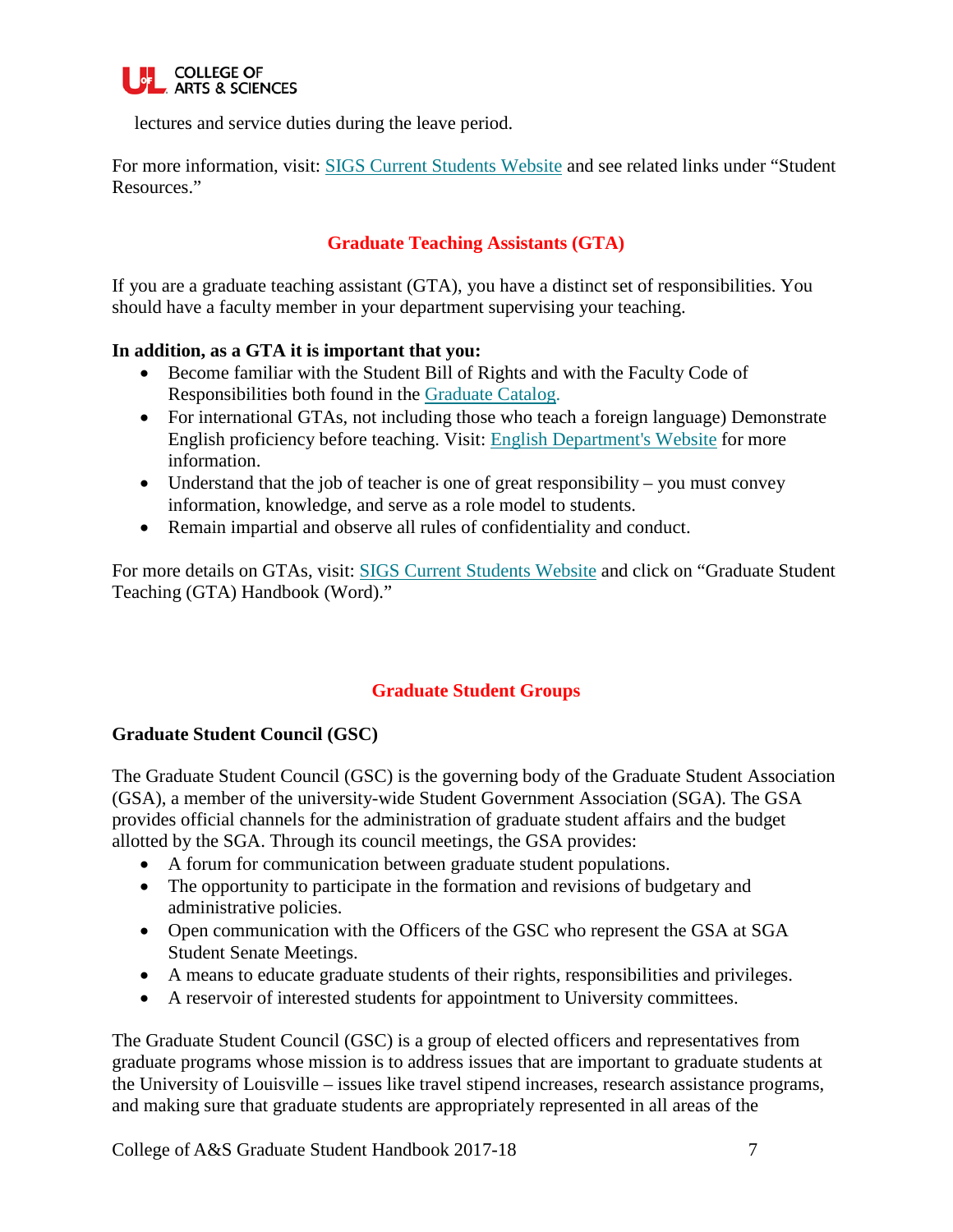

university.

To participate, you can choose to represent your department or organization as a member of GSC; you may decide to sit on a committee or become a GSC officer; or you can sign on to the GSC listserv and give your opinion in the on-line discussions. Regardless of the level of participation, you, as a graduate student, should participate. With your participation, we will continue to advance the excellence of our graduate programs.

To join the GSC listserv, please email listserv@listserv.louisville.edu and type: subscribe gsc your-email@address in the body of the email message. You will then be emailed information on how to use the listserv. For more information on the GSC visit: [GSC Website](http://graduate.louisville.edu/gsc/)

**GSC OFFICERS FOR 2016-2017** (see [GSC Online List of Officers](http://louisville.edu/graduate/gsc/officers) for updated information).

**President:** TBD **Vice President of Internal Affairs:** TBD **Vice President of External Affairs:** TBD **Information Chair:** TBD **Treasurer:** TBD **Travel Administrator:** TBD **Senator-at-Large:** TBD **Senator-at-Large:** TBD

# **Graduate Network in Arts and Sciences (GNAS)**

Formed in 2009, the GNAS is the official representative body of A&S Graduate Students. It is an officially recognized student organization composed of representatives from each of the college's graduate degree granting departments. All current A&S graduate students are encouraged to attend GNAS sponsored events and meetings. The functions of GNAS include the following:

- Serve as a medium of communication among the range of A&S graduate student programs.
- Allow members to participate in creating the budget and crafting administrative policies.
- Educate graduate students about their rights, responsibilities, and privileges.
- Collaborate with A&S faculty and staff in college curriculum and other administrative issues.
- Offer financial support for A&S graduate students' conference travel and research expenses.
- Sponsor academic and social events to enrich the graduate student experience.

For more information on the GNAS, visit: [GNAS Website](http://louisville.edu/artsandsciences/academics/graduate-education/graduate-network)

#### **GNAS Graduate Student Research Fund**

Twice each academic year (typically once each fall and spring semester), GNAS announces research funding opportunities for A&S graduate students. GNAS offers grants (maximum \$250) to help offset the cost of conducting research, attending conferences, and purchasing data sets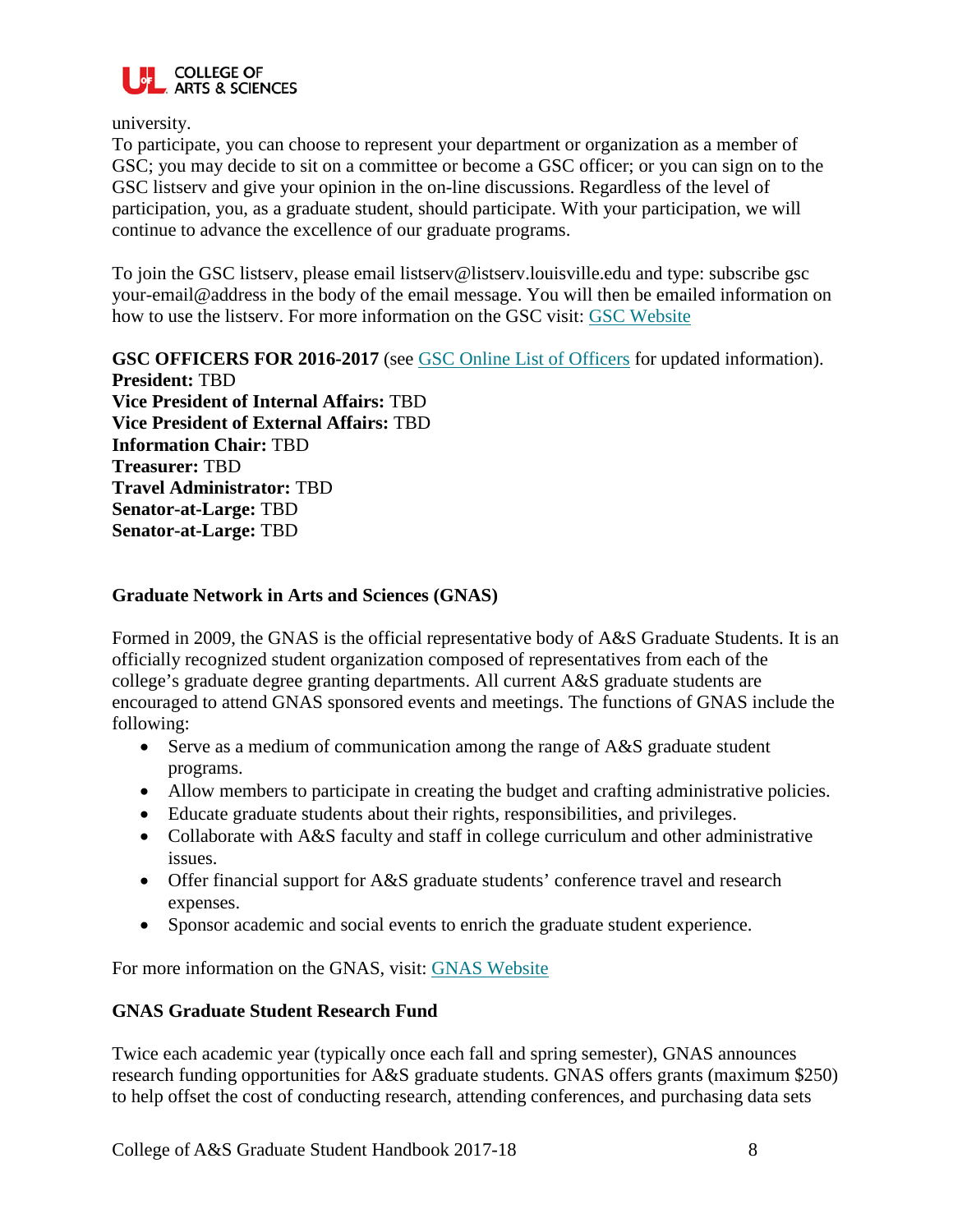

and other materials. Selection criteria, application dates, and information on applying for the GNAS Research Fund can be found at: [GNAS Research Fund Webpage](http://louisville.edu/artsandsciences/academics/graduate-education/graduate-network)

**Note:** this information is for 2016-17 but will be updated shortly.

**GNAS Officers for the 2017-18 Academic Year President:** Kelsey Kaht **Vice President:** William Beckerson **Secretary:** Katie Christensen **Information Officer:** Allison Midden **Humanities Representative:** Kendre Barnes **Natural Sciences Representative:** Elijah Jensen **Social Sciences Representative:** Greta Maas



*Students at a GNAS Meeting. Image source: [GNAS Website](http://louisville.edu/artsandsciences/academics/graduate-education/graduate-network)*

#### **Graduate Student Resources**

#### **Online Resources**

Your first online source for graduate education in the College of Arts and Sciences is the college's website. The site includes information on all graduate programs within A&S, resources for students, and links to forms and publications. Visit: [College of A&S, Graduate Education](http://louisville.edu/artsandsciences/academics/graduate-education)  [Website](http://louisville.edu/artsandsciences/academics/graduate-education)

The School of Interdisciplinary and Graduate Studies' website contains key information, policies applicable to graduate students, and forms. Below are some useful links:

[SIGS Website](http://graduate.louisville.edu/) Entry page for SIGS.

[Graduate Catalog](http://louisville.edu/graduatecatalog) Page listing for the Graduate Catalog.

[Graduate Student Funding Opportunities](http://louisville.edu/graduate/current-students/funding-opportunities/fellowship-resources) Page listing scholarship, assistantship, and fellowship opportunities.

[Financial Aid Office Website](http://louisville.edu/financialaid) Link to UofL Financial Aid Office.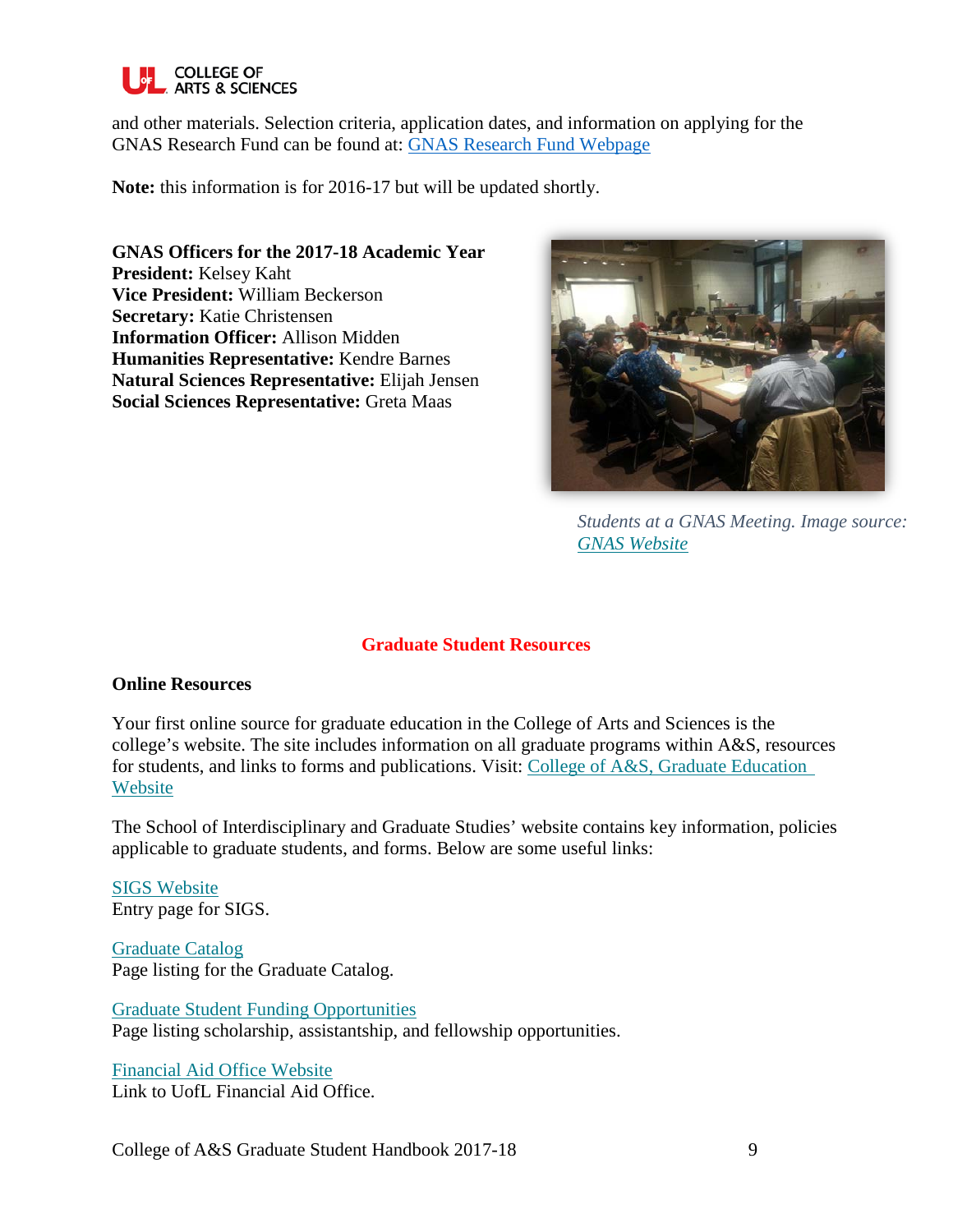

#### [Research Handbook](https://louisville.edu/research/support/research-handbook/toc)

UofL has an Office for Research [\(Research Office Website\)](http://louisville.edu/research/about) whose goal is to promote and encourage research and funding for research on the UofL campus. The link above connects to the research handbook, which includes useful information for any grant applicant.

# [A&S Research Office Website](http://louisville.edu/artsandsciences/research)

Arts & Sciences Research Office with the goal of assisting student and faculty in promoting research, proposal development, and proposal review

# **On Campus**

Many resources are available to the students at the University of Louisville. Refer to the SIGS Graduate Student Orientation Handbook, (available at [SIGS Current Students Website\)](http://louisville.edu/graduate/current-students), for a comprehensive list of resources and corresponding contact information.

# **Department of Public Safety (DPS)**

The mission of the DPS is to maintain public peace and safety, to safeguard the assets of the institution and its faculty, staff, students and visitors and to assist in providing an environment conducive to teaching, research and public service mission of the University. DPS operates 24/7/365 offering police and other safety services to the UofL community.

**DPS provides free officer-escort services 24 hours a day, 7 days a week** to locations on campus and within four blocks of the campuses to all students, staff, and faculty. To arrange for an escort, call 502-852-6111.

#### **For Emergencies: CALL 911**

#### **For all other matters: Contact 502-852-6111**

University Police is located on the first floor of the Floyd St. Parking Garage, 2126 S. Floyd St. and is open 24 hours a day, 7 days a week.

DPS reports that nearly all cases of property theft on campus were the result of stolen items being left unattended, unlocked, or left in plain view. Be vigilant and keep all valuables (such as laptops, cell phones, and backpacks) with you or locked at all times to prevent opportunity theft.

For more information on public safety and DPS services on campus, go to: [DPS Website.](http://www.louisville.edu/police)

#### **Campus Health Services**

Campus Health Services include Health Promotion, Medical Care, and the PEACC Office. The Office of Health Promotion offers a variety of services ranging from free flu shots to yoga classes. There are also in-person and online workshops and volunteer opportunities for students. Visit [The Office of Health Promotion](http://louisville.edu/healthpromotion) or call (502) 852-5429 to learn more.

Medical Care services are offered at the Cardinal Station near Belknap Campus as well as at the Health Care Outpatient Center on the HSC Campus. Services provided include preventative and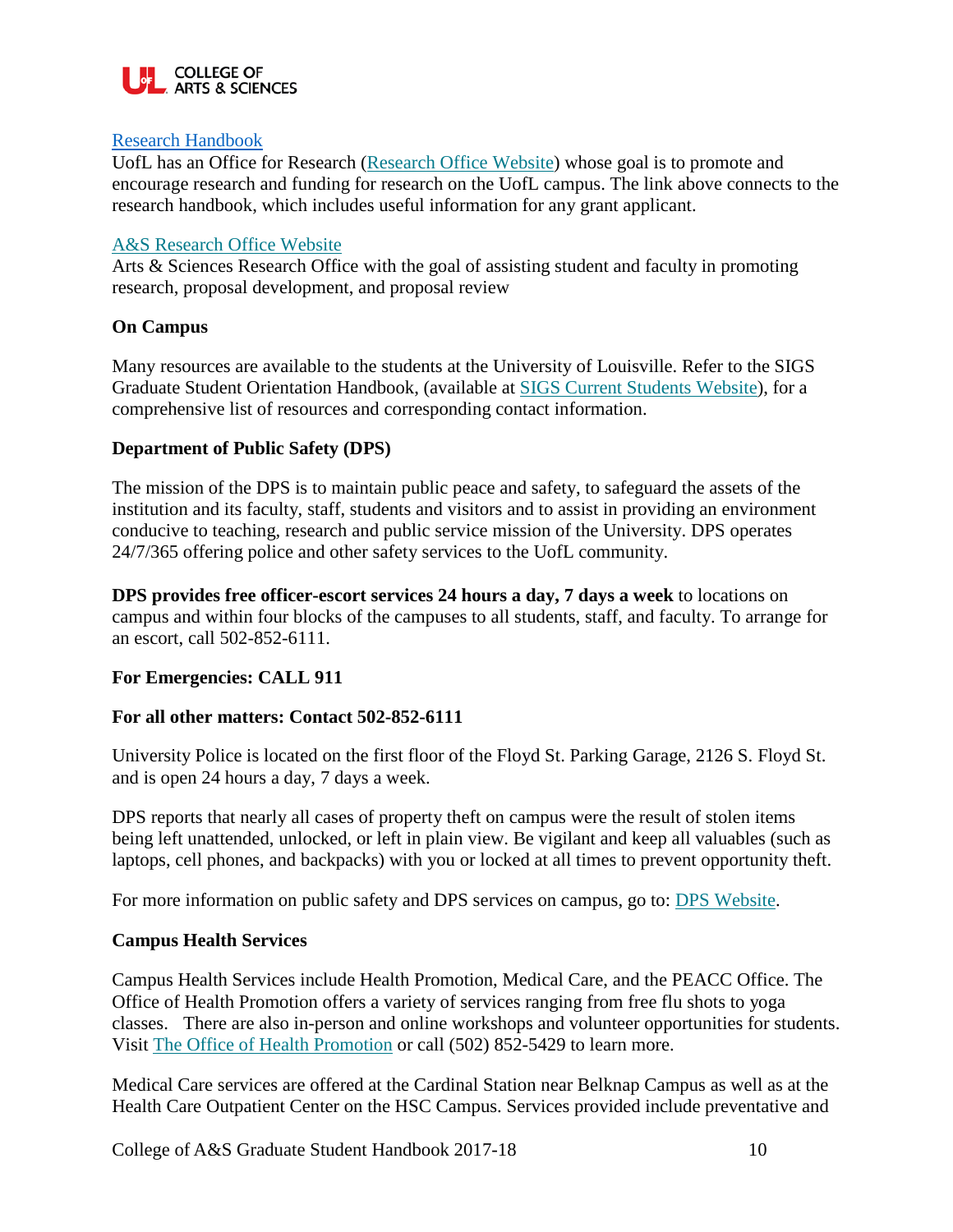

acute medical care, specialist referrals, psychiatry services, and health insurance billing and advocacy among other services. Visit the [Campus Health Website,](http://louisville.edu/campushealth) or call (502) 852-6479 (Cardinal Station) or (502) 852-6446 (HSC) for more details.

The PEACC Office provides prevention, education, and advocacy related services on campus and in the surrounding community. PEACC provides services related to advocacy for students affected by sexual misconduct, dating violence, stalking, or sexual harassment. In addition to providing services and programs, the PEACC Office also offers opportunities for students to get involved with prevention, education, and advocacy programs. You can learn more by visiting the [PEACC Office Website](http://louisville.edu/peacc) or by calling (502) 852-2663.

The PEACC Office also provides a 24/7, confidential crisis line. During regular office hours (Monday-Friday, 8:30am-5:00pm) call (502) 852-2663. To speak with a trained crisis counselor after these hours, please call (502) 581-7222.

# **University Libraries**

The University offers an extensive library system designed to support undergraduate and graduate teaching, learning and research. The Library system consists of Ekstrom (the Main Library), the Fine Arts Library, the Law Library, the Music Library, the Health Sciences Library, and the University Archives and Records Center. Total library holdings number more than two million volumes. The Library website can be accessed by clicking this link: [University of](http://louisville.edu/library)  [Louisville Libraries](http://louisville.edu/library) and the telephone number is 502-852-6747.

#### **Swain Student Activity Center and Recreational Sports Area (SAC)**

The Swain Student Activity Center and Recreational Sports Area is known as the SAC. The SAC houses the UofL bookstore, numerous restaurants, a theater and athletic facilities. It is also where student organizations can have offices, including the Recognized Student Organizations (RSOs), the Student Government Association, the National Student Exchange, and the Student Activities Board, to name a few. Click [Student Activities Center](http://louisville.edu/studentactivities/facilities/student-activities-center) to visit the SAC's website.

#### **Career Development Center**

The University has a career development center located in the lower level of the Houchens building, LL03. This office helps current students find jobs after graduation. You can get career counseling, career assessment and testing, and other career related information. Visit the [Career](http://www.louisville.edu/career)  [Center Website](http://www.louisville.edu/career) to learn more.

#### **Counseling Center**

For your mental and physical well-being, the University offers a Counseling Center, which is located at Cardinal Station: 215 Central Avenue, Suite 201. The Counseling Center's staff and programs are ready to assist with the personal and academic development of University of Louisville students. The Center is open between 8:00am and 5:00pm, Monday-Friday. Their telephone number is 502-852-6585; the website is available at: [University of Louisville](http://www.louisville.edu/counseling/)  [Counseling Center.](http://www.louisville.edu/counseling/)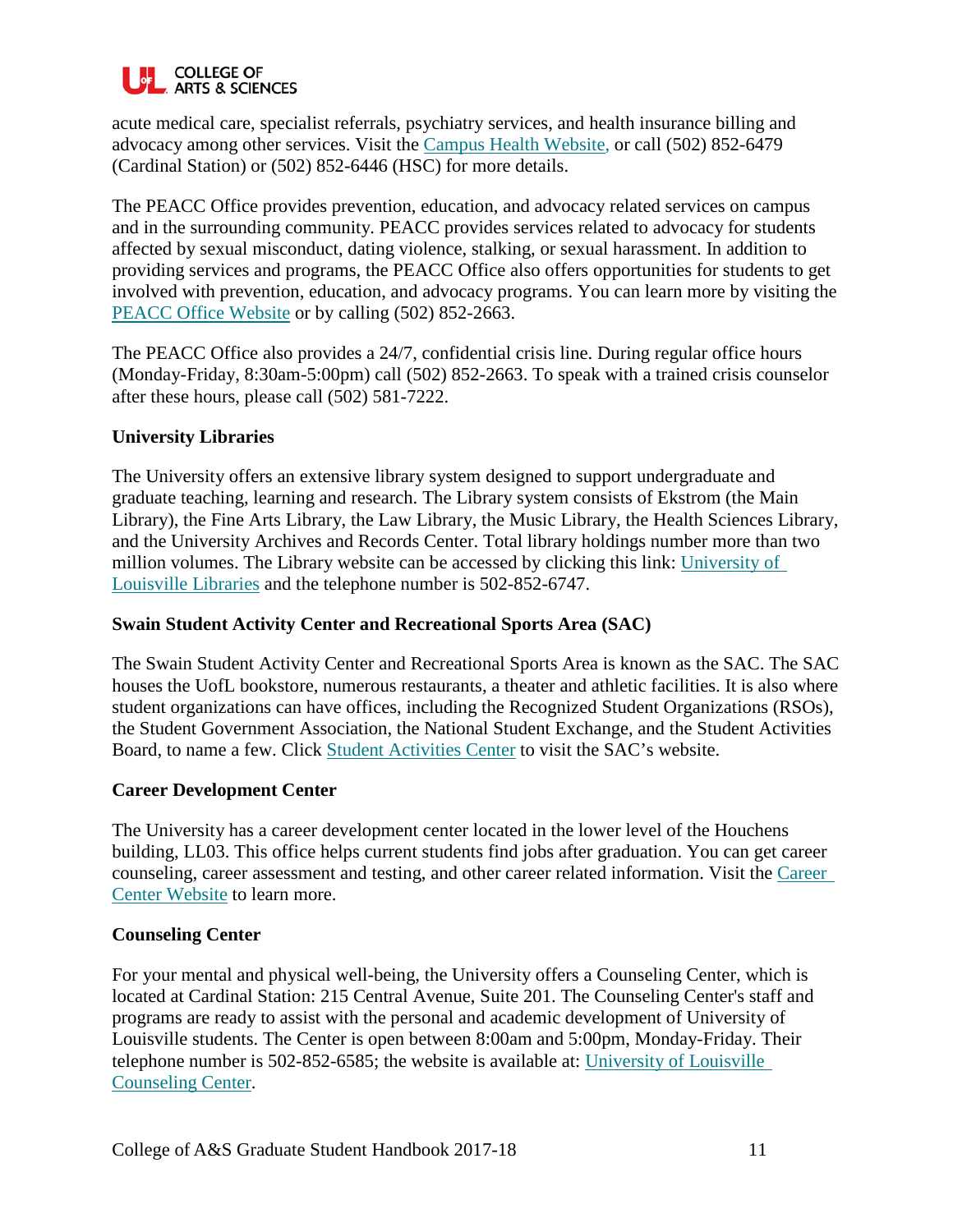

The Psychological Services Center, located in Suite 210 of Davidson Hall, provides psychotherapy and counseling services to students at a reduced rate. Their telephone number is 502-852-6782; the website is available at [Psychological Services Center.](http://louisville.edu/psychology/psc)

#### **Disability Resource Center**

The University of Louisville is committed to equal opportunity for all academically qualified students and does not discriminate based on disability. For this reason the Disability Resource Center (DRC) was established, with the mission to coordinate services that ensure that individuals with disabilities have equal access to the University's educational, social, and cultural opportunities. Their website is located at: [Disability Resource Center.](http://www.louisville.edu/disability/)

#### **International Center**

The International Center, located in Brodschi Hall, is the place for all study abroad. Graduate students can participate in study-abroad programs and are encouraged to do so. International student services and programs are organized and administered by the International Student and Scholar Services (ISSS) staff, located in the International Center. The webpage for the center is available at: [International Center Website;](http://www.louisville.edu/internationalcenter/) the phone number is 502-852-6602.

#### **Cultural Center**

The Cultural Center provides advocacy for students, plans and hosts special events to engage students in social justice issues and to celebrate the diverse cultures of the campus community, and supports the scholarship and retention of students. During the academic year, the center is open from 9:00am-9:00pm and is located at 120 E. Brandeis Street. To learn more visit: [Cultural](http://louisville.edu/culturalcenter)  [Center Website,](http://louisville.edu/culturalcenter) call (502) 852-6656, or e-mail: [cultural@louisville.edu.](mailto:cultural@louisville.edu)

#### **LGBT Center**

The LGBT Center offers resources and support to UofL students and faculty to create an inclusive community. On Belknap Campus, the center is located in the Red Barn. On the Health Sciences Campus, the center is located in A Building, room 210J. For more information on both locations visit: [LGBT Center Website,](http://louisville.edu/lgbt/front-page/) call (502) 852-0696, or e-mail: [lgbt@louisville.edu](mailto:lgbt@louisville.edu)

#### **Women's Center**

The Women's Center offers special programs and events and supports multiple student groups, which include: Women4Women Student Board, American Association of University Women (AAUW), Student Parent Association, and UofL's Women's Veteran Support Group. The center is located in the Administrative Annex on Belknap Campus. A center is also located at the Health Sciences Campus in the Instructional Building, room 120. To learn more, visit: Women's [Center Website,](http://louisville.edu/womenscenter) or call (502) 852-8976 (Belknap) or (502) 852-8891 (Health Sciences Campus).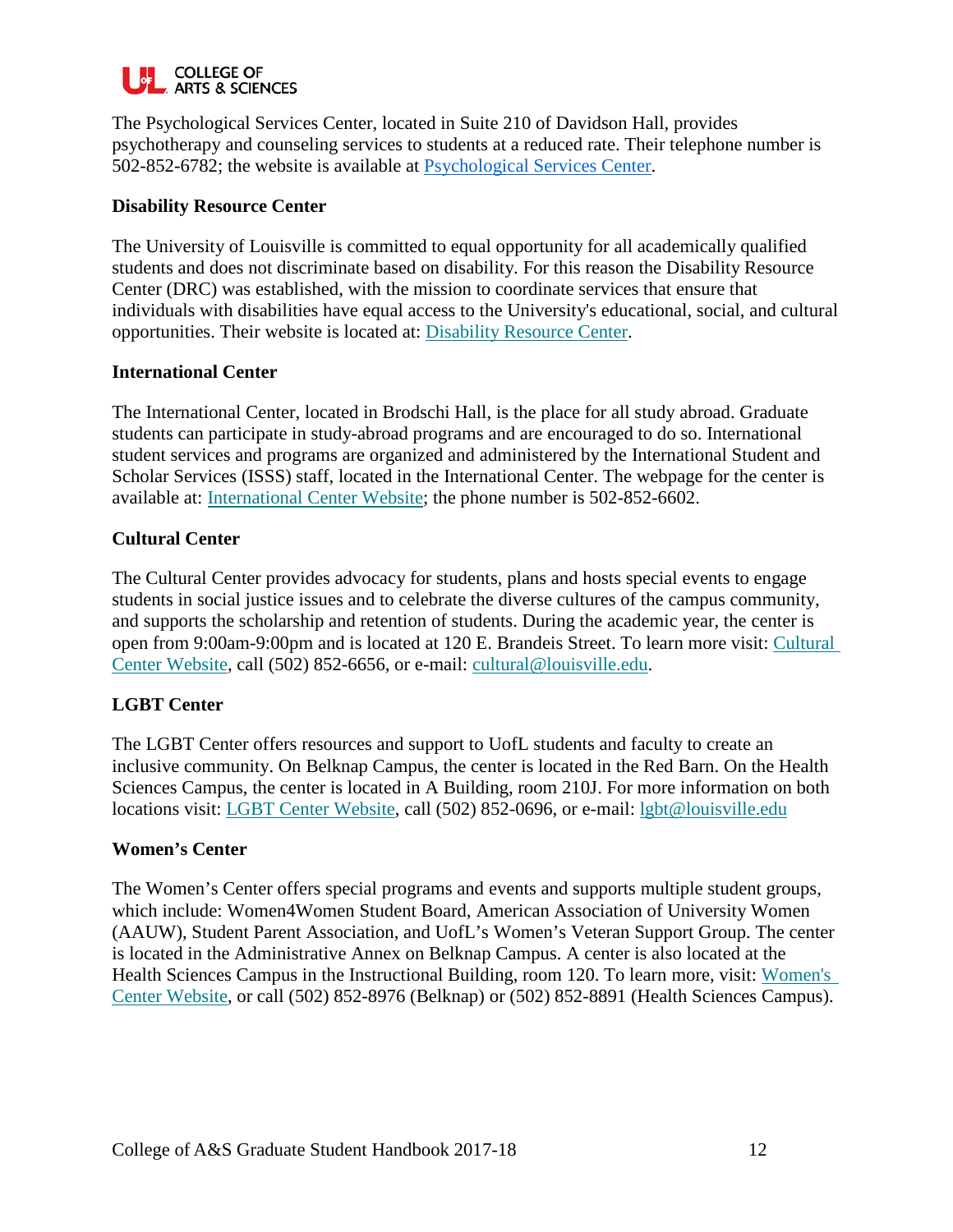

# **ULink, CardMail, & Blackboard**

# **ULink**

This is the main university *portal.* It is the main functional page for ALL programs, operations, functions, etc. of the university.

#### **Through ULink, you will be able to:**

- Register for classes
- Check financial aid
- Obtain grades and other personalized features
- Change passwords
- Get technical help including information about free software services

Go to: [Ulink Website](https://ulink.louisville.edu/) to access ULink.

#### **Log In**

 **Step 1:** Under the "Log In" section, select the link "For First-Time Users" under "Log In Assistance"

**Step 2:** Follow the 2 steps for locating your userID, and then use the formula for calculating your password for the first login.

**Step 3:** Once you have logged in, you will be prompted to change your password. **Note:** *This new password will be of your own choosing; the university does not keep record of it. You want your password to include at least one number (0-9) and one uppercase character.*

You may need to wait 10 minutes before you can use this new password. Your **userID** and this **password** will now work for **ULink, CardMail** and **Blackboard.**

#### **CardMail**

Every UofL student is assigned an email account in CardMail. CardMail is where you receive important information from UofL or from your professors. Please become familiar with how to view mail, send mail and add attachments as well as all the other features of this email program. Be sure to check and respond as needed to e-mails from university officials.

Visit: [Cardmail Website](http://louisville.edu/email/) to log in.

#### **BlackBoard**

**BlackBoard** is the university's online classroom system. BlackBoard has features such as course documents, lessons, assignments, video and audio features, chat sessions and discussion boards as well as assessments and tests. Your classes will often use BlackBoard as a component of the course.

Go to: [Blackboard Website](https://blackboard.louisville.edu/webapps/login) to access BlackBoard.

Type your user ID and password, which will take you to your BlackBoard front page. Here you will see a list of all the courses you are taking or have for this and the last semester.

#### **To access courses on Blackboard:**

• ALL courses have a BlackBoard link whether they are delivered online or face to face.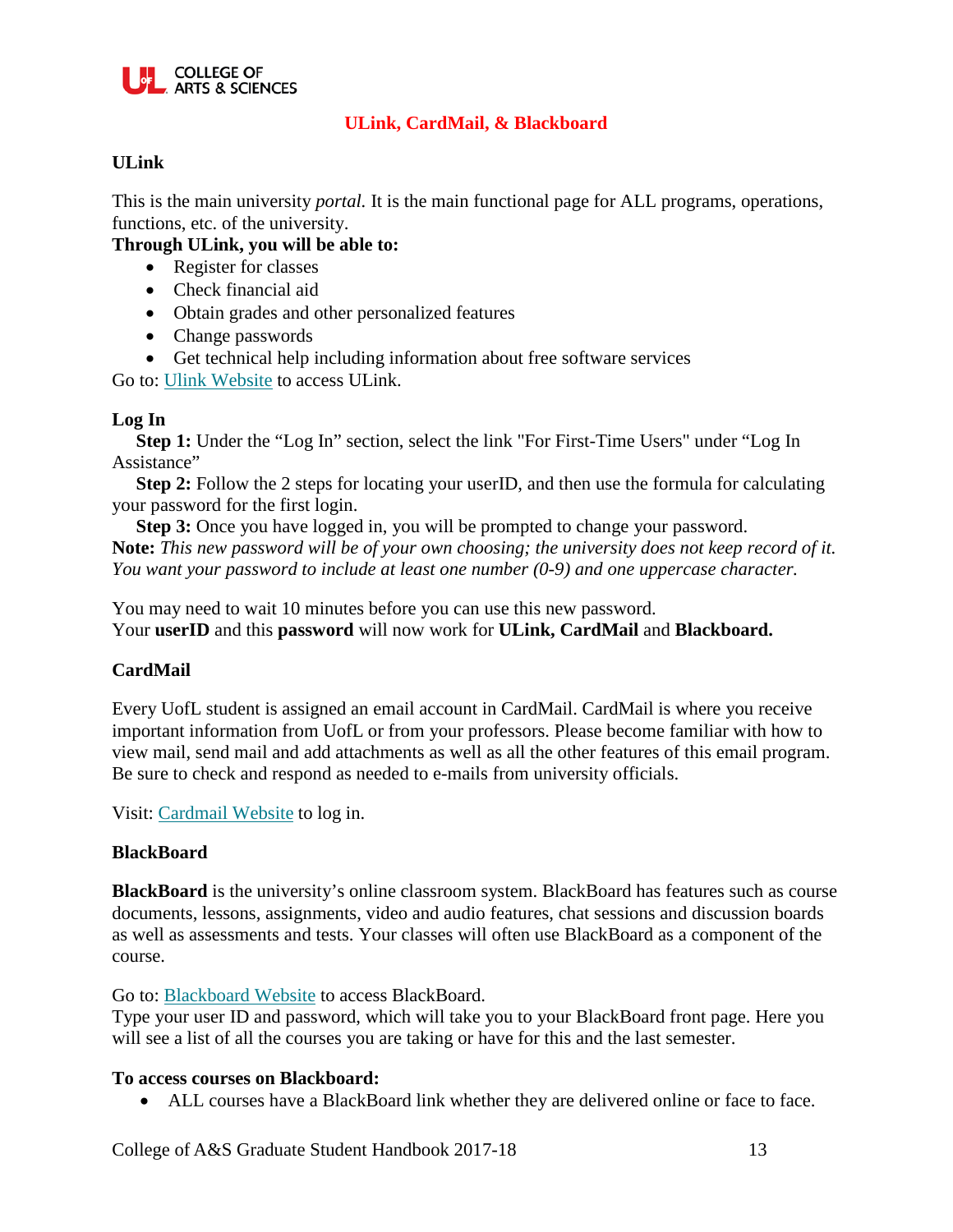

- Locate the course you want to enter and click on it.
- Spend some time learning to navigate thru the course and become familiar with the set up and other features. Not all online courses are set up alike.

# **Cardinal Card**

Graduate students should be sure to get a university-issued identification card, also known as your Cardinal Card. The Campus Card office is located on the Belknap Campus in the lower level of the Houchens Building in room LL05.

Office hours are 8:30 a.m. - 5:00 p.m., Monday - Friday. The office telephone number is 502- 852-7520.

#### **Your Cardinal Card serves as your:**

- Identification card
- Library card
- Facilities Access
- TARC pass
- ATM card (if you have a bank account with USBank)

#### **Cardinal Cash Purse purchases for:**

- Vending Machines
- Copiers
- CopyIT Centers
- University Bookstores
- Select Food Service Locations

For more information on the Cardinal Card, please visit: [Cardinal Card Website](http://www.louisville.edu/campuscard/)

# **Cardinal Card & TARC**

With a current UofL I.D. you can ride anytime, anywhere on the Transit Authority of River City (**TARC**) for **FREE**. **TARC** has more than 50 routes that travel through Louisville and Southern Indiana. Individual route schedules and maps are available in the SAC, the lobby of the Houchens building and in Ekstrom library. You can also go online at [TARC Website](http://www.ridetarc.org/) or call customer service at 502-585-1234. **TARC** buses only stop at TARC bus stops. These are clearly marked by red signs along every route. Destination signs above the front bus window display the route number, the route name and the destination of the bus. All **TARC** buses are bike rackequipped and will carry most bicycles. This is a great way to get around the entire Louisville area, and it takes less than 10 seconds to load your bike on the rack. Each rack can carry two bikes and space is first come, first served.



*Cardinal Card. Image source: [Cardinal Card Website](http://louisville.edu/cardinalcard/get-a-card)*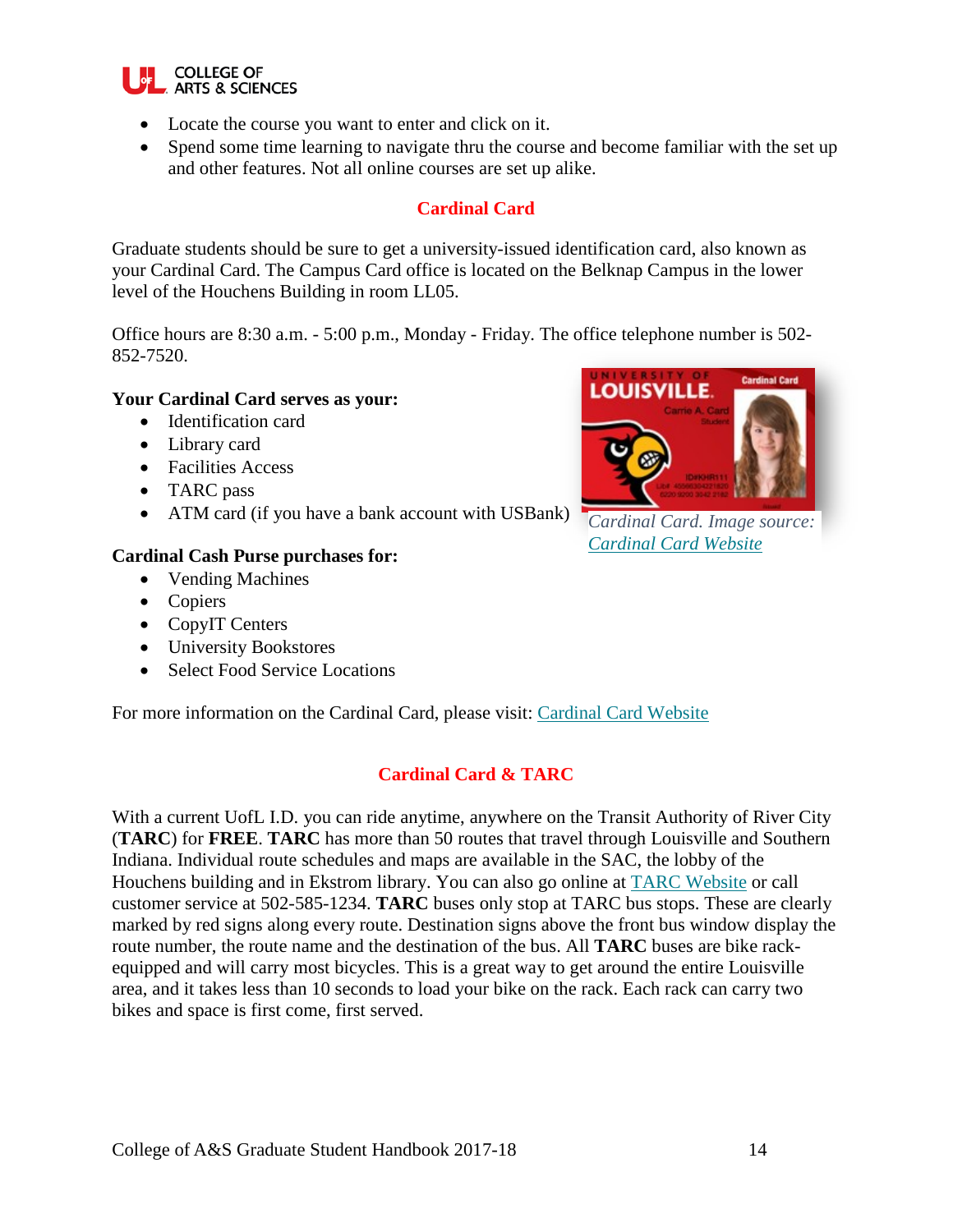

# **Graduate Student Benefits**

There are many benefits beyond a quality education available to you as a student at UofL.

- As a student of A&S, you can take courses or participate in activities of other A&S departments.
- You can use your UofL Cardinal Card to ride the Louisville public transportation system, TARC, for free.
- UofL students can purchase software at reduced rates at the UofL bookstore and online using ULink.
- The university provides a high-speed wireless internet access in many classrooms and public areas on the campus. For more information on wireless networks and downloads of the client software, please visit [IT Website](http://louisville.edu/it/departments/communications/wireless/wireless-networking-uofl/)
- Intramurals offers free exercise and fitness classes to students. For a list of classes, visit the [Intramural and Recreational Sports Website.](http://louisville.edu/intramurals/fitness)
- Many local businesses offer discounts and perks on many products and services. For a complete list of participating business, check out the discounts webpage located at [Faculty Discounts Website, provided by Human Resources.](http://louisville.edu/hr/gptw/discounts)

# **Arts, Entertainment, & Special Events**

#### **Speed Art Museum**

Established in 1927, the Speed Art Museum is Kentucky's oldest and largest art museum with over 13,000 pieces in its permanent collection. Its extensive collection spans 6,000 years, ranging from ancient Egyptian to contemporary art. Wiltshire At The Speed offers local and seasonally changing brunch and lunch, as well as a coffee bar. For a current exhibitions and event listings, visit: [Speed Art Museum Website.](http://www.speedmuseum.org/)

#### **Department of Theatre Arts**

The Department of Theatre Arts features an annual season of fully-produced shows directed and designed by faculty, guest artists, and students. The repertoire includes classics, contemporary plays, musical theatre, and original student-written shows. Productions are often staged on Belknap campus venues including the Playhouse and the Thrust Theatre. For a detailed show schedule and box office information, go to: [University of Louisville Theatre Arts Website.](http://www.louisville.edu/theatrearts/)

#### **School of Music**

The School of Music offers fine performances ranging from student artists and ensembles to world-renown musicians. Many performances are held at Margaret Comstock Concert Hall on Belknap Campus. For a complete schedule, visit: [University of Louisville School of Music](http://www.louisville.edu/music/)  [Website.](http://www.louisville.edu/music/)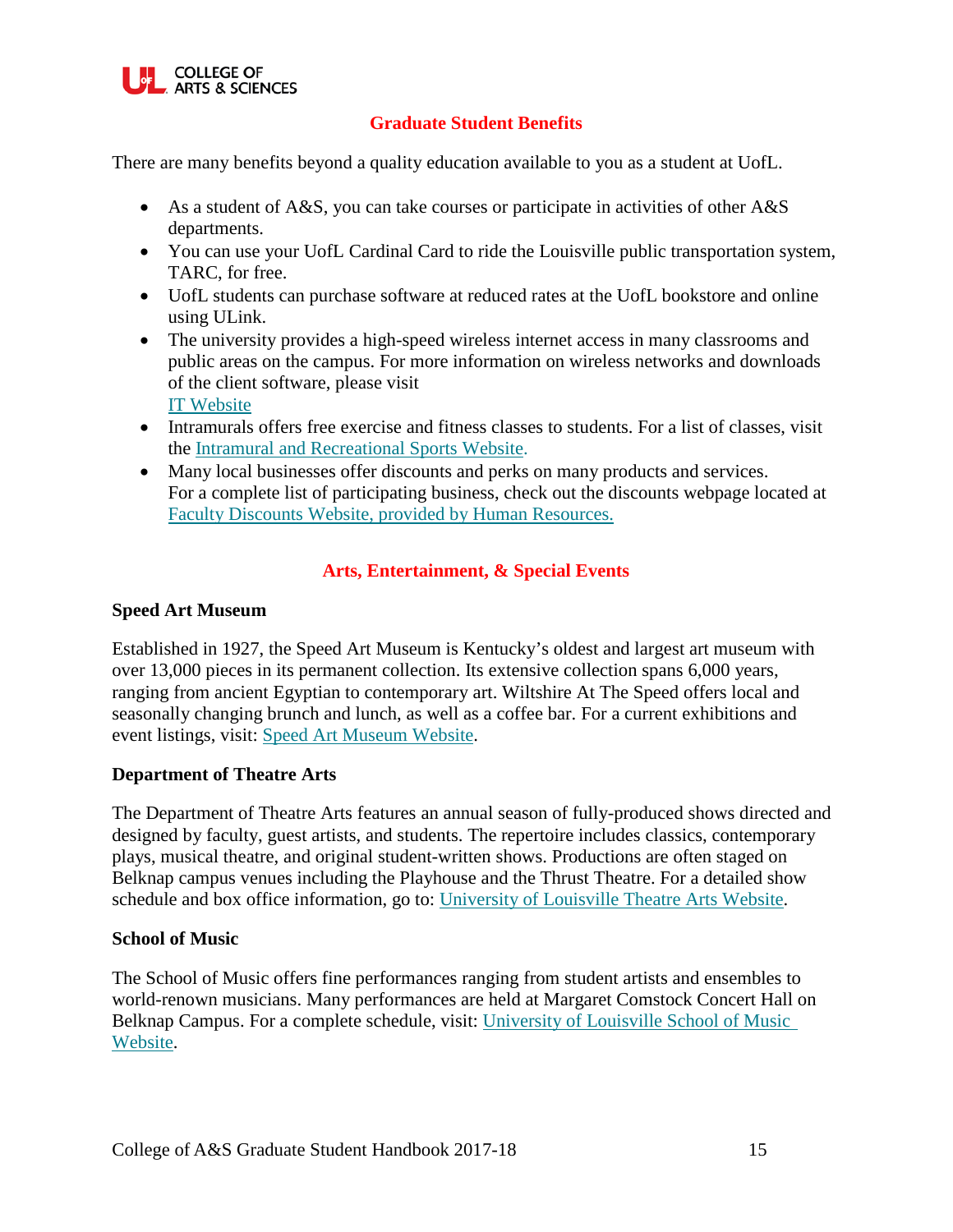

# **A&S Sponsored Events**

The College of Arts and Sciences sponsors a plethora of conferences, lectures, and exhibits. As a student in the College you are a welcome participant, and we encourage you to take advantage of the intellectual richness of our vibrant College. For some of these events, where there is a registration fee, as a UofL student, you can attend for free!

You will want to check in your home department, on university bulletin boards (cork and electronic), or on the television monitors posted in numerous buildings on campus to see what's happening.

Some suggestions:

- 20th-Century Conference on Literature and Culture (hosted by Classical and Modern Languages and English)
- Watson Conference on Rhetoric and Composition (hosted by English)
- Summer Institute on Contemporary American Literature (hosted by the Commonwealth Center for the Humanities and Society)
- Faculty Research Forums (hosted by the Commonwealth Center for Humanities and Society)
- Warren Oats Film Festival (hosted by the Commonwealth Center for Humanities and Society)
- Bullitt Lectures, one in Astronomy, another in Mathematics
- Na'amani Lecture (organized by the Na'amani Committee)
- Axton Reading Series (hosted by English)
- Morgan Lectures in Architectural History (organized by Fine Arts)
- Bingham Professor Lecture (coordinated by Dean of A&S)
- Meet the Professors Centennial Lectures Series (coordinated by Dean of A&S)
- Life of the Mind Lectures (coordinated by Dean of A&S)
- Phi Beta Kappa Lecture Series (coordinated by Dean of A&S)
- Yearling's Club Speaker Series (coordinated by Dean of A&S)
- Saturday Academy: Community Forum on Culture and Issues (coordinated by the Dean of A&S and Pan-African Studies)
- Multi-cultural Education Guest Lecture Series (coordinated by the A&S Office of International, Diversity and Outreach Programs)
- Chemistry Graduate Student Association Distinguished Lecturer (hosted by Chemistry GSA)
- IMD3 Lecture Series (sponsored by Chemistry and Biochemistry)
- Gottschalk Lectures (hosted by History)
- McConnell Center Lectures (organized by Political Science and the McConnell Center)
- Grawemeyer Lectures (organized by the Grawemeyer Committee) a lecture in each Grawemeyer Award field: Education, Improving World Order, Music Composition,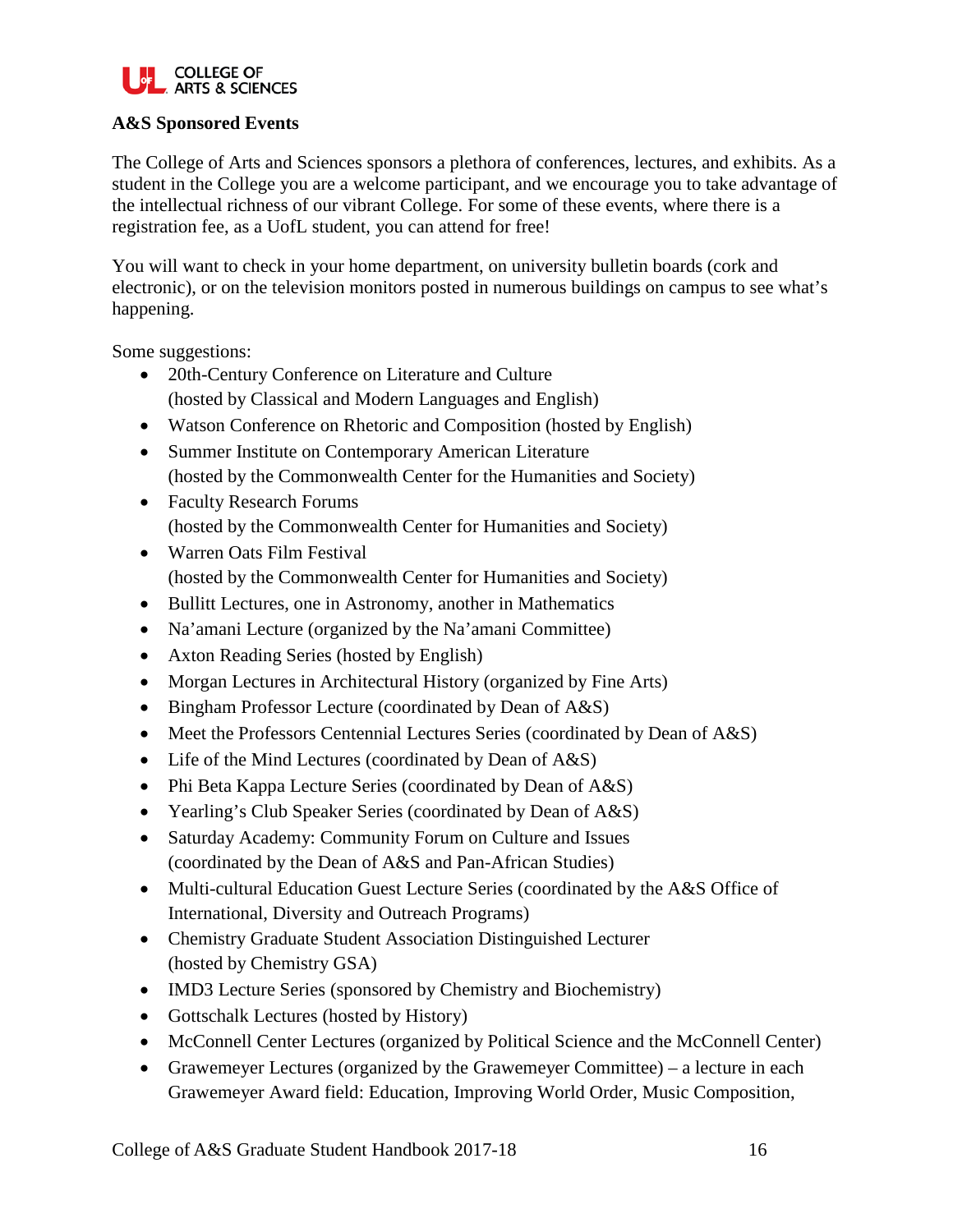

Psychology, and Religion

- Annual Andrew Chamblin Memorial Lecture, a public lecture on a topic in Cosmology, String Theory, Gravitation or High Energy Physics (organized by the Physics Department)
- Minx Auerbach lecture, each Spring (organized by Women and Gender Studies)
- The Maddox Prize competition, an award for best graduate student paper having to do with women/gender (sponsored by Women's and Gender Studies)
- Weekly Seminar Series (organized by Biology)
- Monthly I-COMM Presentations (organized by Communications)
- Psychological and Brain Sciences Colloquia Series
- Fall Lecture Series (organized by Women's and Gender Studies)
- Latin American Studies Heritage Lecture (organized by Latin American and Latino Studies)
- Annual Latin American Studies Celebration of Women Lecture
- Jan Carew Colloquium (organized by Pan-African Studies)
- Annual Sebek Challenge (organized by Pan-African Studies)
- Regular season of University Theater performances (organized by Theatre Arts)
- Regular exhibits in the galleries of the Department of Fine Arts

# **About Louisville**

Louisville is the 16th largest city in the U.S. and the largest city in Kentucky, with lots to see and do. Call the toll free Louisville tourist hotline at 1-888-LOUISVILLE for more information. Check out [Go to Louisville Website](http://www.gotolouisville.com/) for a calendar of local events.

Some of Louisville's biggest attractions are:

# **Fourth Street Live!**

Louisville's entertainment district with a variety of restaurants and entertainment venues.

#### **Louisville Zoo**

The Louisville Zoo has more than 1,300 animals from all over the world, exhibited in beautiful natural settings. Enjoy the interactive Lorikeet Landing and the award-winning Gorilla Forest featuring 11 gorillas. The zoo is open year-round.

#### **Churchill Downs**

The racetrack is famous for the oldest continuously run sporting event in the US – the Kentucky Derby. Known as the "Run for the Roses" or "the greatest two minutes in sports," the Derby is the biggest event on the Louisville calendar. The Derby is preceded by two weeks of festivities kicked off by Thunder Over Louisville, the largest and longest fireworks display in the nation. Open year round, the Kentucky Derby Museum offers exhibits and tours of the grounds.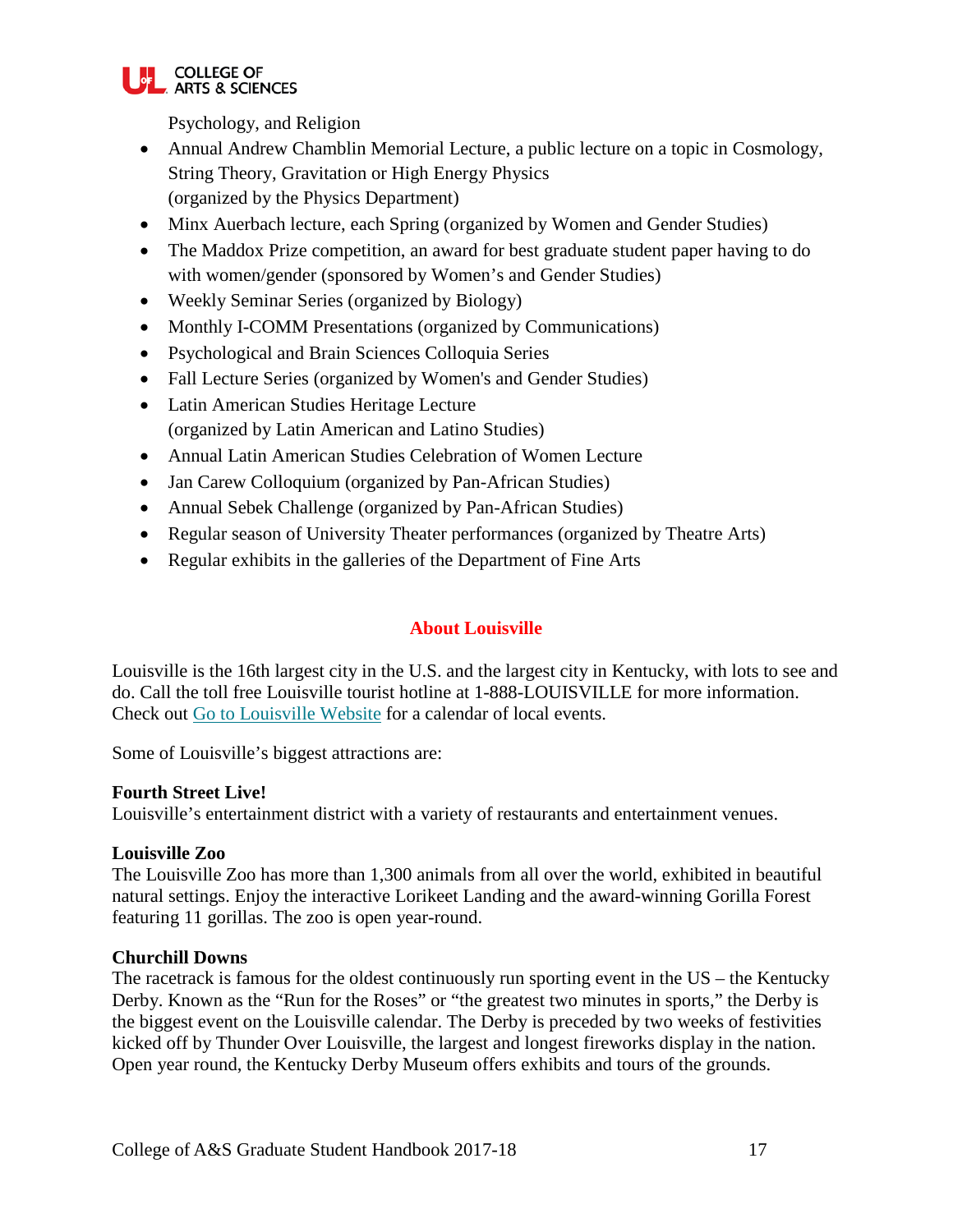

#### **Muhammad Ali Center**

The Muhammad Ali Center serves as both a destination site and an international education and cultural center that is inspired by the ideals of its founder Muhammad Ali.

#### **Forecastle Festival**

Held each summer on Louisville's Waterfront Park, Forecastle has grown from a neighborhood event to one of the country's favorite summer festivals.

#### **St. James Court Art Show**

Held annually, the first full weekend in October, the St. James Court Art Show is among the nation's largest juried art shows.

Louisville is also the location of many museums and theaters, including the Speed Museum of Art, the Louisville Slugger Museum, the Frazier International History Museum, the Louisville Science Center, Actor's Theater of Louisville, and the Kentucky Center for Performing Arts. Metro government operates 122 city parks within Louisville and the surrounding area.

#### **How to Dress in Louisville**

Although Louisville experiences four distinct seasons, summer tends to come early, fall lasts easily into December, and the relatively short winters usually bring more rain than snow. March is usually the wettest month, October the driest.

**Spring** can have warm days but cool nights can linger. An umbrella will come in handy. **Summer** can be very hot and humid!

**Fall**, like spring, can have fluctuating temperatures between day and night, so have sweaters or light jackets ready.

**Winter** months are always variable. Sweaters, medium to heavy coats, hat and gloves should be included in your wardrobe, but you may also find yourself in short sleeves.

# **Relaxing in & around Louisville**

After a long day of school-related activities, there is nothing better than to sit back and relax in the evening or weekends with friends or classmates.

The members of Graduate Network of Arts and Sciences (GNAS) suggest the following locations to kick back, enjoy a beverage, and see some places that are uniquely Louisville:

#### **The Granville Inn (3rd and Gaulbert)**

One of the nearest bars to campus, The Granville is frequented by U of L students and neighborhood regulars alike. Their burgers are often voted among the best in Louisville and reasonable food and drink prices fit well in a graduate student's budget.

#### **The Magnolia Bar and Grill (2nd and Magnolia)**

The "grill" portion is a bit of misnomer as they do not serve food, but the "Mag Bar" is Old Louisville's hipster hangout. There is live music on most nights and a great jukebox for other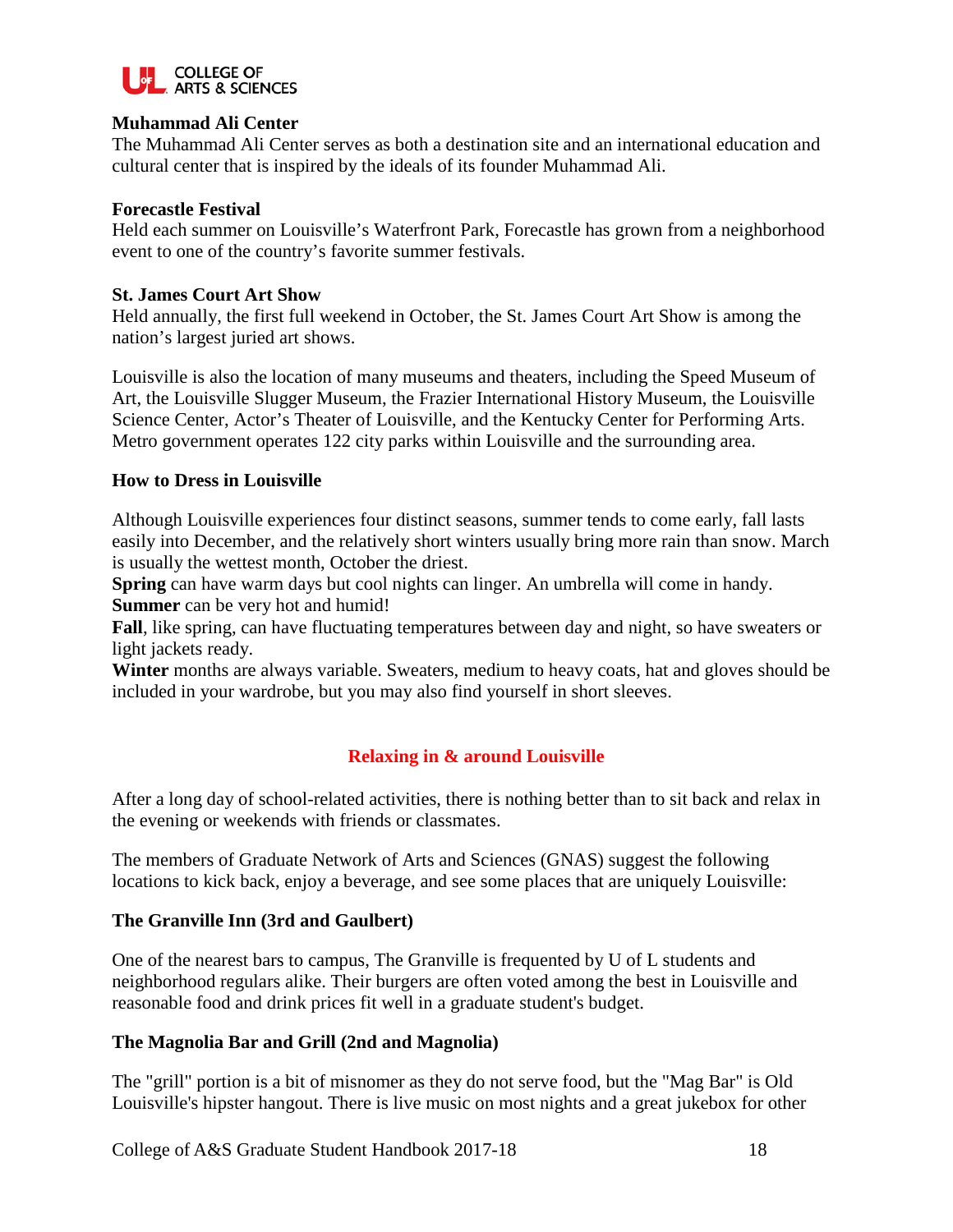

times. Trivia is played on Tuesdays starting at 7:30. Add cheap drinks and it is simply a great dive bar.

#### **Zanzabar (Preston and Lynn)**

Another near-campus bar, Zanzabar is one of the best venues for local music in Louisville. If you are not into music, there is trivia on Sunday nights or sit out on the back patio to enjoy the evening. They offer a full menu and a surprisingly good beer list ranging from cheap domestics to local microbrews.

#### **Nachbar (Charles and Krieger in Germantown)**

Aptly translated, this neighborhood bar in Germantown features a wide selection of beers, both on draft and bottled, from across the globe. Each fall and spring Nachbar takes part in the Schnitzelburg Walk, which could be best described as part block party, part community festival.

#### **O'Shea's Irish Pub (Baxter near Highland in the Highlands)**

While more of a bar than a traditional Irish pub, O'Shea's (and its neighboring bar Flannigan's) has one of the best outdoor seating arrangements in town. They have an exhaustive beer selection including an "Around the World" club for those who sample all 77 beers on the list. O'Shea's is a bit pricey, as it caters to the "be seen" crowd on weekends. Try one of the nearby late-night pizza joints (Wick's, Spinelli's, Impellizzeri's, Tony Boombazz) to find your favorite Louisville pizza.

#### **Hammerheads (Swann near Breckinridge near the Highlands)**

Hipster BBQ best describes this small, but very popular restaurant just east of the Highlands. Hammerheads has a great selection of slow smoked ribs, brisket, and duck to go along with an eclectic selection of burgers and fries. Arrive early! The hours are 5pm-10pm, closed Sundays.

#### **Fourth Street Live! (4th and Liberty in Downtown)**

Renovated from the former Galleria shopping mall, Fourth Street Live is worth the mention due to its variety of bars and restaurants all in one site. The facility hosts a series of free concerts in the spring and summer months while the Improv Comedy Club attracts national touring comedians all year long. Be warned that Fourth Street tends to attract a more undergraduate crowd

#### **NuLu**

NuLu is best known for its art galleries, specialty stores, antique shops, and local restaurants offering organic and locally sourced ingredients. Located in the East Market District, the term "NuLu" is a portmanteau meaning "New Louisville". Visit their website at http://nulu.org/ to learn more about NuLu and their featured events.

#### **Louisville Microbreweries**

Louisville has a great craft beer scene and brewing tradition that continues to grow. Join the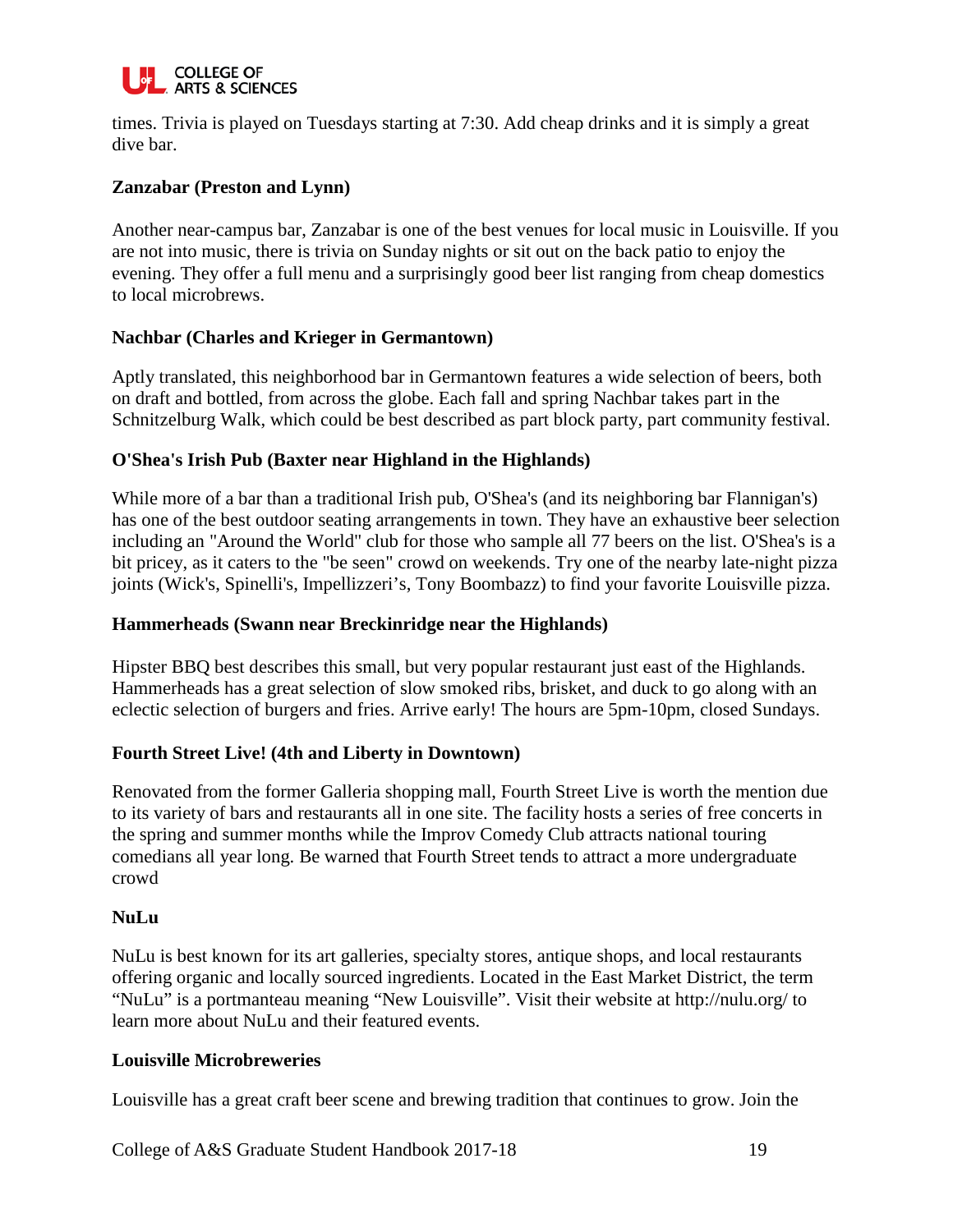

passion for creating small-batch, fresh craft beer by visiting one of our local breweries, such as Against the Grain (E. Main Street), BBC (St. Matthews, Theater Square, or Third and Main), Cumberland Brews (Bardstown Road), Apocalypse Brew Works (Mellwood Avenue), Great Flood (Bardstown Road) or check out the website: [Louisville Breweries](http://louisvillebeer.com/louisville-breweries/) for more information.

#### **Louisville Wineries**

Using grapes grown by local farmers, Louisville crafts some of the most eclectic wines you'll ever have the pleasure of tasting. They challenge wine-making convention and sometimes ignore it altogether. Join them for a completely different wine experience that embodies the uniqueness and spirit of our city at Old 502 Winery (10th Street), Broad Run Vineyards (J-Town), Felice Vineyard (NuLu), River City Winery (New Albany, IN), Chateau de Pique (Clarksville, IN) or Huber's Orchard and Winery (Starlight, IN).

# **Huber's Orchard, Winery & Vineyard (Starlight, IN)**

With a focus on families, tradition, and heritage Huber's Orchard, Winery & Vineyard offers a diverse experience just outside of Louisville in Starlight, Indiana. They have over 550 acres of farmland on which they grow many fruits, vegetables, Christmas trees, pumpkins and grapes. They also have a children's farm park, farm market, cheese shoppe, ice cream factory, winery, gift shoppe, banquet facility, and Indiana's first distillery. So whether it's to pick a pumpkin for carving, enjoying a glass of Indiana wine, or petting the animals, Huber's is a great way to spend a beautiful day. Visit them at: [Huber Winery Website](http://www.huberwinery.com/)

#### **Kentucky Distilleries**

The Scots have their Scotch. Italians, their wine. Russians, their vodka. Here in Kentucky, we've got our Bourbon, made right here in the Bluegrass. You can experience the culture of Kentucky's Bourbon County by taking self-guided bourbon tour with the Kentucky Bourbon Trail, discovering the Urban Bourbon Trail or stopping by your favorite distillery for a tour. The most frequently visited distilleries include Heaven Hill (Louisville), Town Branch (Lexington), Four Roses (Lawrenceburg), Maker's Mark (Loretto), Wild Turkey (Lawrenceburg), Jim Beam (Clermont), Woodford Reserve (Versailles), and Evan Williams (Louisville).

For more information on what to do in the Derby City visit: [Louisville.com Website](http://www.louisville.com/)

#### **Additional Resources**

Also check out the School of Interdisciplinary and Graduate Studies' (SIGS) Graduate Student Life Handbook. See especially the "Recreation; Entertainment; Restaurants" section. To access the handbook, visit:<http://louisville.edu/graduate/current-students> and click on "Graduate Student Life Handbook" under "Student Resources."